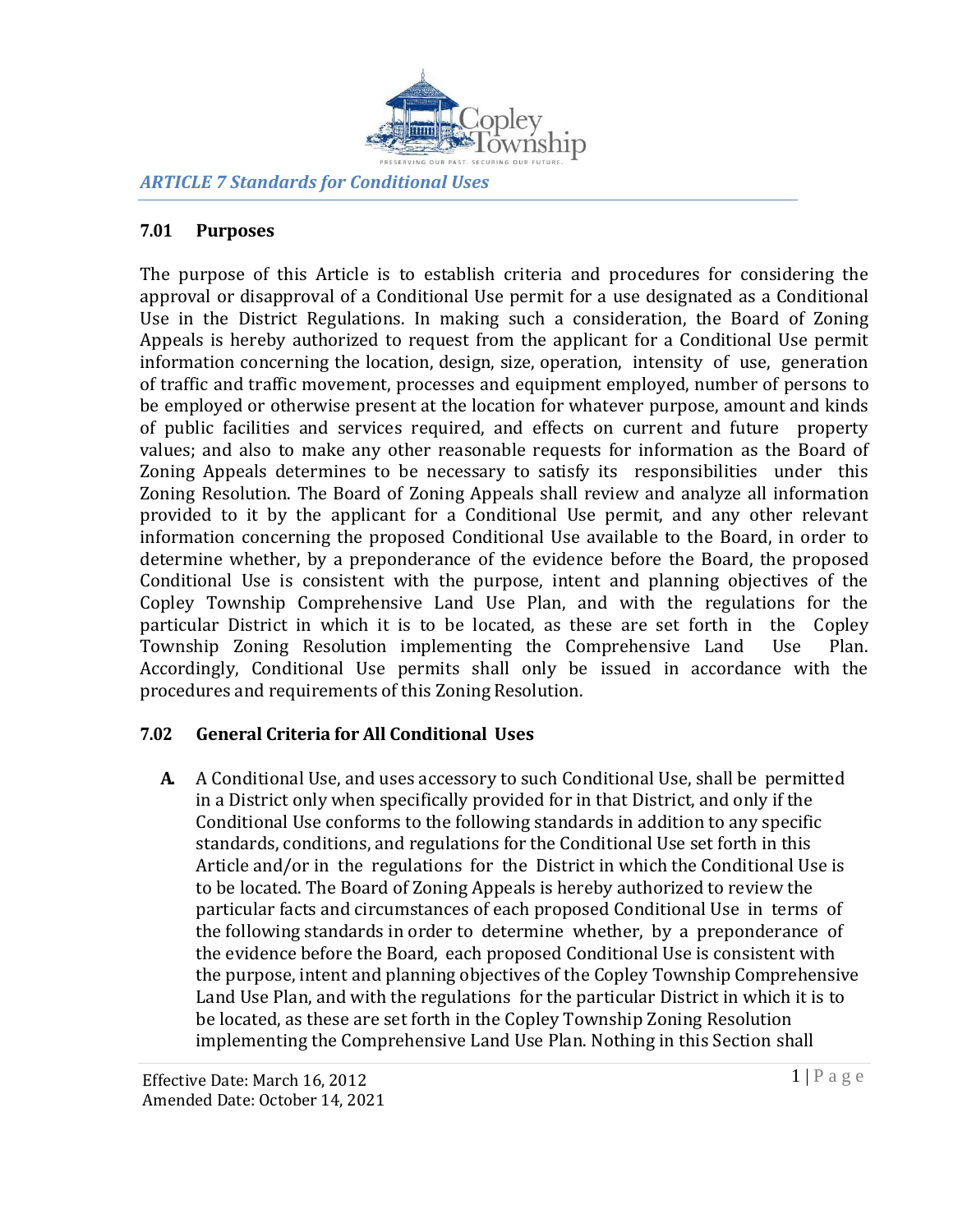prohibit the Board of Zoning Appeals and Township Trustees from prescribing supplementary conditions and regulations in order to achieve the objectives.

- **B.** The proposed Conditional Use will be harmonious and in accordance with the purpose, intent and planning objectives of the Copley Township Comprehensive Land Use Plan and with the regulations for the particular District in which it is to be located, as these are set forth in the Copley Township Zoning Resolution implementing the Comprehensive Land Use Plan.
- **C.** The establishment, maintenance or operation of the proposed Conditional Use will not be detrimental to or endanger the public health, safety or general welfare.
- **D.** The proposed Conditional Use will be designed, constructed, operated and maintained so as to be harmonious and appropriate in appearance with the existing or intended character of the general vicinity and will not change the essential character of the same area.
- **E.** The proposed Conditional Use will not be hazardous or disturbing to the existing and future use and enjoyment of the property in the immediate vicinity for the uses permitted, nor substantially diminishes or impairs property values within the surrounding neighborhood or the community as a whole.
- **F.** The establishment of the proposed Conditional Use in the proposed location will not impede the normal and orderly development and improvement of the surrounding properties for uses permitted as-of-right in the District.
- **G.** Adequate utilities, dedicated access roads, sanitary and drainage facilities, and other reasonably necessary facilities have been or are being provided.
- **H.** Adequate measures have been or will be taken to: provide ingress and egress designed to minimize traffic congestion on the surrounding public streets; assure that deliveries to the property will not adversely affect traffic circulation on adjacent streets assure that access drives are situated appropriately in relation to street intersections relative to t h e anticipated volume of traffic, and demonstrate compliance with all applicable regulations and requirements of the County of Summit Engineer.
- **I.** The establishment of the proposed Conditional Use shall not be detrimental to the economic welfare of Copley Township by creating excessive additional requirements at public cost for public facilities or services such as police, fire, schools, and other services provided by the Copley Township Service Department.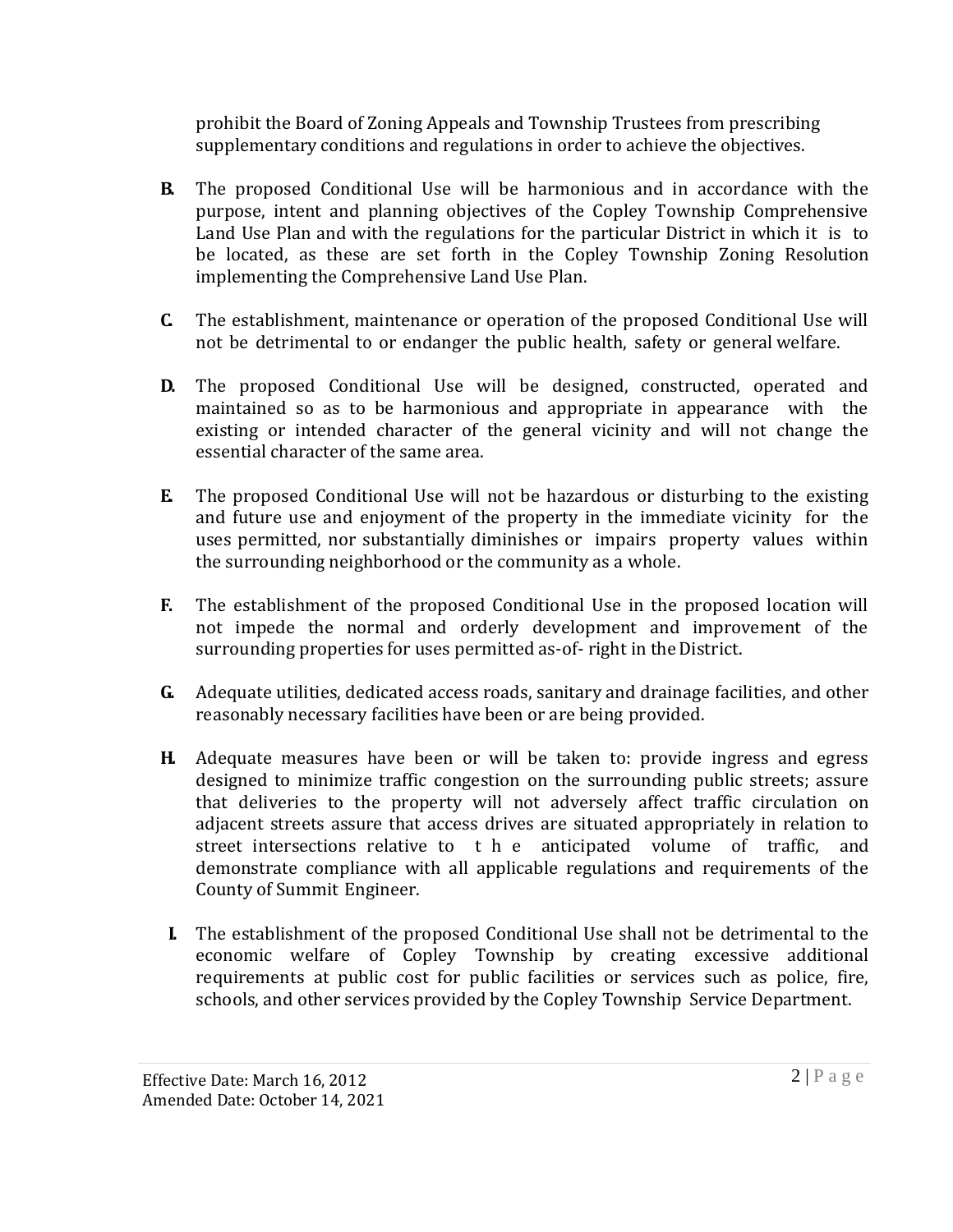- **J.** There is minimal potential for future hardship to the proposed Conditional Use that could result from its being surrounded by uses permitted as-of-right that may be incompatible.
- **K.** The design and arrangement of circulation aisles, parking areas, and access drives shall be in compliance with the parking regulations pursuant to Article 9 of this Zoning Resolution and shall provide for interconnecting circulation among adjacent parcels.
- **L.** Conditional Uses abutting properties in residential Districts, or abutting residential properties in other Districts, shall be properly landscaped so as to be screened from surrounding residential areas and to be harmonious in appearance with such areas.
- **M.** One-way loudspeakers are prohibited and two-way loud speakers which cause a hazard or annoyance shall not be permitted.
- **N.** The proposed Conditional Use shall, in all other respects, conform to the applicable regulations of the District in which it is to be located as well as any specific supplemental conditions for the use as may subsequently be set forth in this Article.

#### **7.03 Application**

- **A.** Any owner, agent of the owner, or lessee of a lot for which a Conditional Use is sought shall submit an application to the Board of Zoning Appeals. An application for a Conditional Use shall be submitted in writing on forms provided by the Zoning Department and shall include the following:
	- 1. Name, address, and phone number of the lot owner and of the owner's designated agent.
	- 2. Legal description of the lot.
	- 3. Zoning district of the lot.
	- 4. Description of the existing use of the lot and of the immediately adjoining lots.
	- 5. A statement of the Conditional Use listed in this Zoning Resolution for which the application is submitted.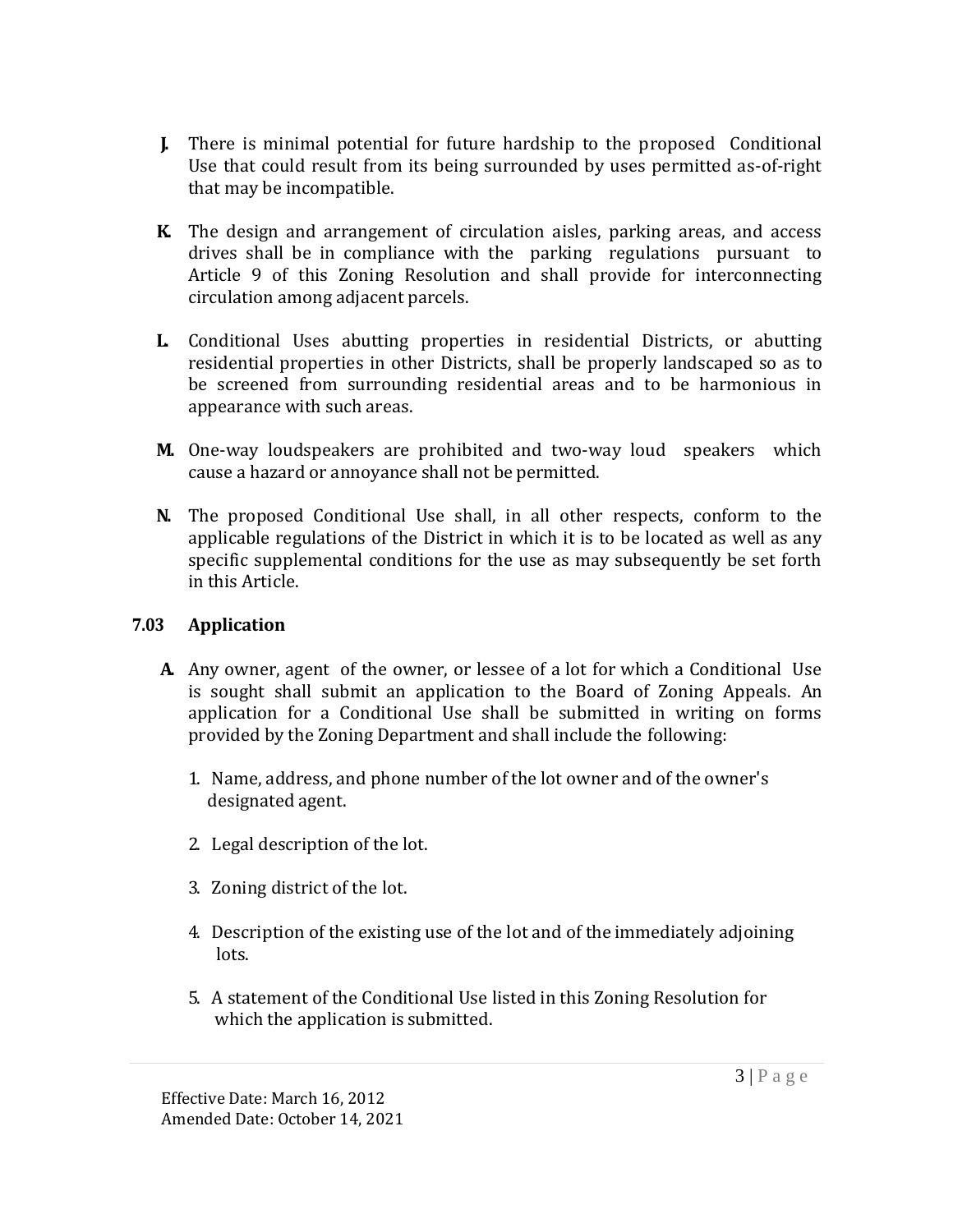- 6. The application shall, when appropriate, also include a description of the activities proposed on the site, including the goods and services, anticipated number of employees, nature and volume of delivery activity, and other information which will enable the Board to understand the nature of the proposed use and its potential impacts.
- 7. A narrative statement discussing the compatibility of the proposed use with the existing uses of adjacent lots and with the Copley Township Comprehensive Land Use Plan, including an evaluation of the effects on adjoining lots of such elements as traffic circulation, noise, glare, odor, fumes, vibration, and storm water, and any measures proposed to mitigate such effects.
- 8. A narrative addressing each of the applicable criteria set forth in the standards and requirements for all Conditional Uses as listed in Section 7.02 above, and, as applicable, any supplementary requirements for the specific Conditional Use that is the subject of the application.
- 9. Site Plan Requirements: All applications shall include a site plan drawn to a legible scale, which shall be dimensioned and shall show:
	- **a.** Property boundaries and existing and proposed topography with contours no greater than two (2) feet.
	- **b.** Ownership and applicant contact information.
	- **c.** Zoning of existing and abutting properties and County parcel numbers.
	- **d.** Structures and conditions on the site including existing buildings, driveways, parking areas, and landscape features.
	- **e.** Structures and existing conditions on the portion of all adjacent parcels within one hundred fifty (150) feet of the site including buildings, parking areas, driveways, other existing facilities, landscapingscreening.
	- **f.** Location of both front, side yard and rear yard setbacks.
	- **g.** Proposed principal and accessory buildings and uses including building plans, front, side and rear elevations and architectural and engineering construction information for the buildings and site development.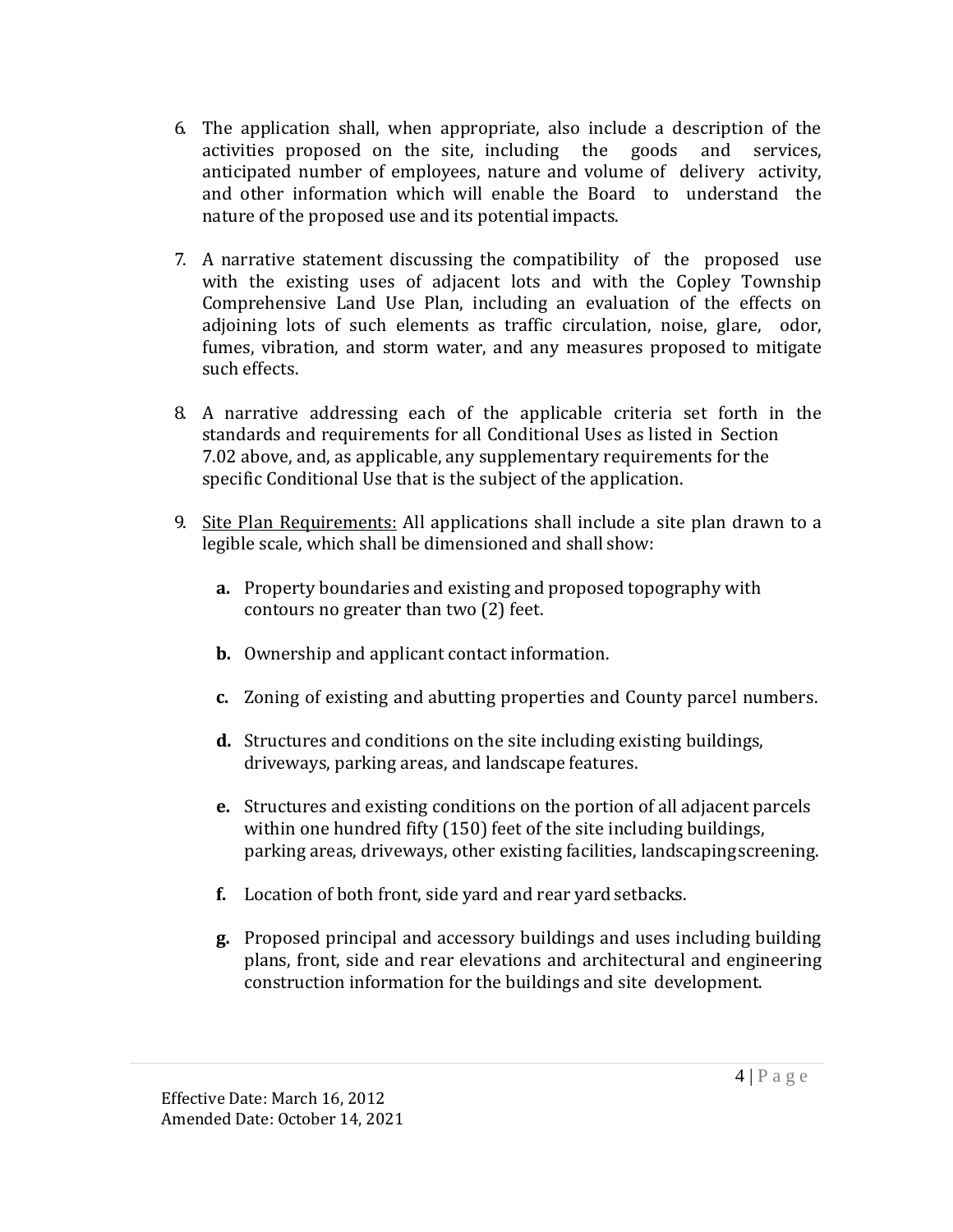- **h.** Vehicular circulation, access and parking plan including surface material, striping and signs related to parking and traffic control. Provide information on how the number of parking spaces was calculated.
- **i.** Location, size of all loading and unloading areas.
- **j.** Location and design of all sidewalks, walkways, bicycle paths and areas for public use.
- **k.** Stormwater drainage plans for the property when developed.
- **l.** Stormwater Pollution Prevention Plan.
- **m.** Landscaping plan, including plant types, number and sizes at planting.
- **n.** Location and type of existing trees on the side with a diameter of ten inches (10") or more at breast height (DBH). Included with the location of the tree (s) should be the associated "drip line." Also indicate other existing wooded areas.
- **o.** Identify any Riparian Corridors on the parcel (s) and label the required setback accordingly.
- **p.** Location and elevations of existing watercourses and water bodies, including drainage ways, flood plains andwetlands.
- **q.** Location of utility lines on the site and all easements.
- **r.** Location and layout of all proposed outdoor storage areas including storage of waste materials and location of trash receptacles.
- **s.** Proposed signs.
- **t.** Proposed screening of fences and walls.
- **u.** Exterior lighting locations with area of illumination and foot candle readings illustrated, as well as the type of fixtures and shielding to beused.
- **v.** Location of septic system.
- **w.** Location of water well(s).
- **x.** Location of oil and gas well(s).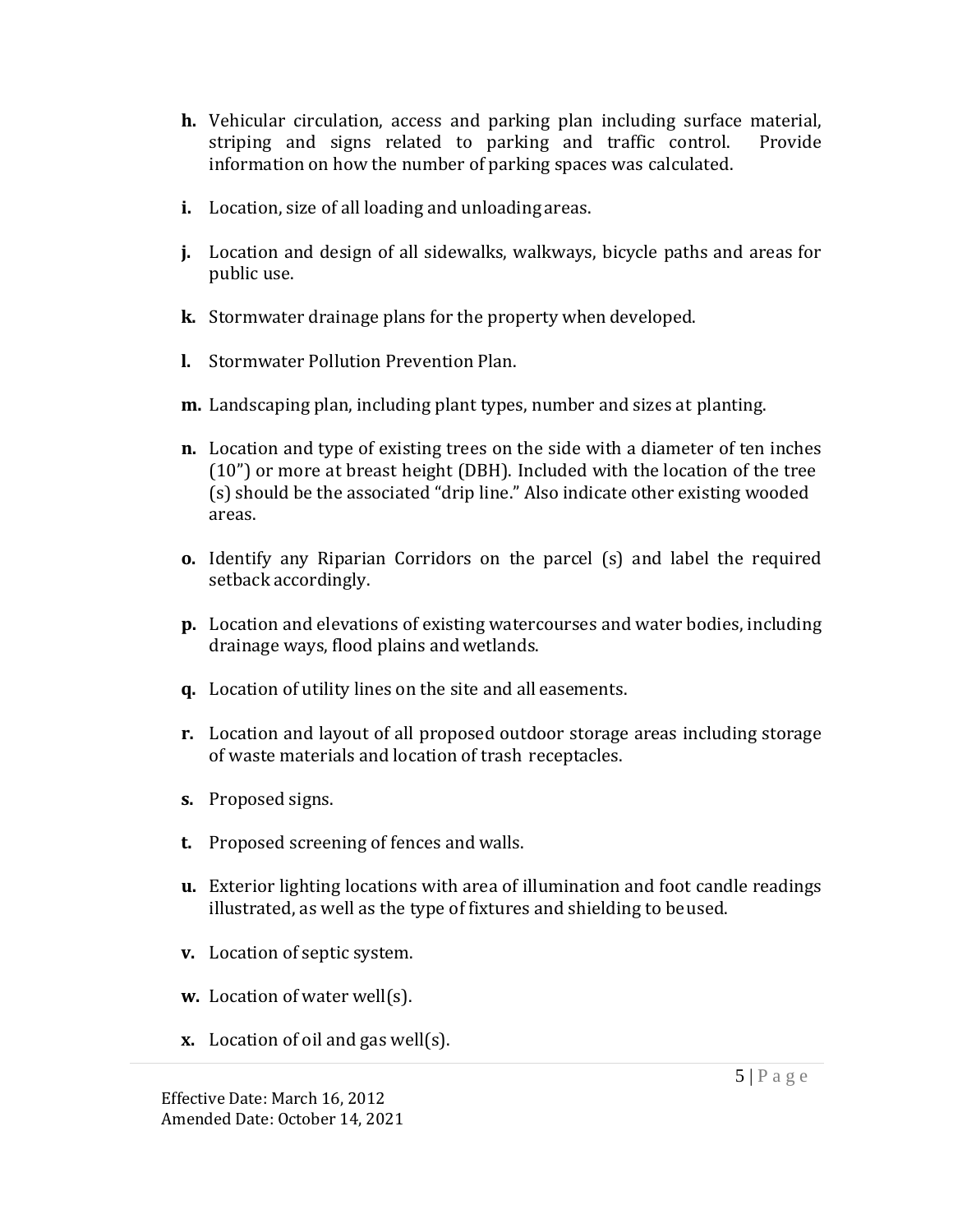- 10. Such other information as the Board deems necessary to make a determination of the compliance of the proposed use with the applicable standards and regulations. Such additional information may include, but shall not be limited to:
	- **a.** Traffic impact analysis.
	- **b.** Storm water impact analysis.
	- **c.** Utility impact analysis.
- **B.** The Board may determine that additional studies or expert advice are necessary to evaluate a proposed Conditional Use relative to the requirements of this Zoning Resolution. The Board shall advise the applicant if such studies or advice are required. The Board shall determine whether to accept the required studies as prepared by qualified professionals engaged by the applicant or to require the applicant to deposit funds with the Copley Township Board of Trustees as required to pay for suchstudies.

#### **7.04 ReviewbytheBoardofZoningAppeals**

- **A.** The Board of Zoning Appeals shall review the application for a Conditional Use permit, as presented on the submitted plans and specifications in terms of the standards established in this Resolution. In addition, the Board of Zoning Appeals may submit the application to the Architectural Review Board for review and recommendations. When any matter has been submitted to the Township Architectural Review Board, it shall transmit its recommendation, in writing, to the Board of Zoning Appeals within a thirty (30) day period.
- **B.** The Board of Zoning Appeals may, in addition to the requirements provided for in Article 13, Section F. 4., seek expert advice or cause special studies to be made for input to its review of any plans or proposals submitted. Likewise, the applicant may be requested or may volunteer to provide additional information to restudy all or part of the application, or to have additional studies done.
- **C.** The Board of Zoning Appeals may submit any or all site plans and proposals to the Architectural Review Board, Board of Trustees, and/or any planning advisory or other committee of the Township for review recommendations prior to acting on any such plan. The Board shall consider all such recommendations, if received within thirty (30) days of referral to said Boards, Commissions or Committees.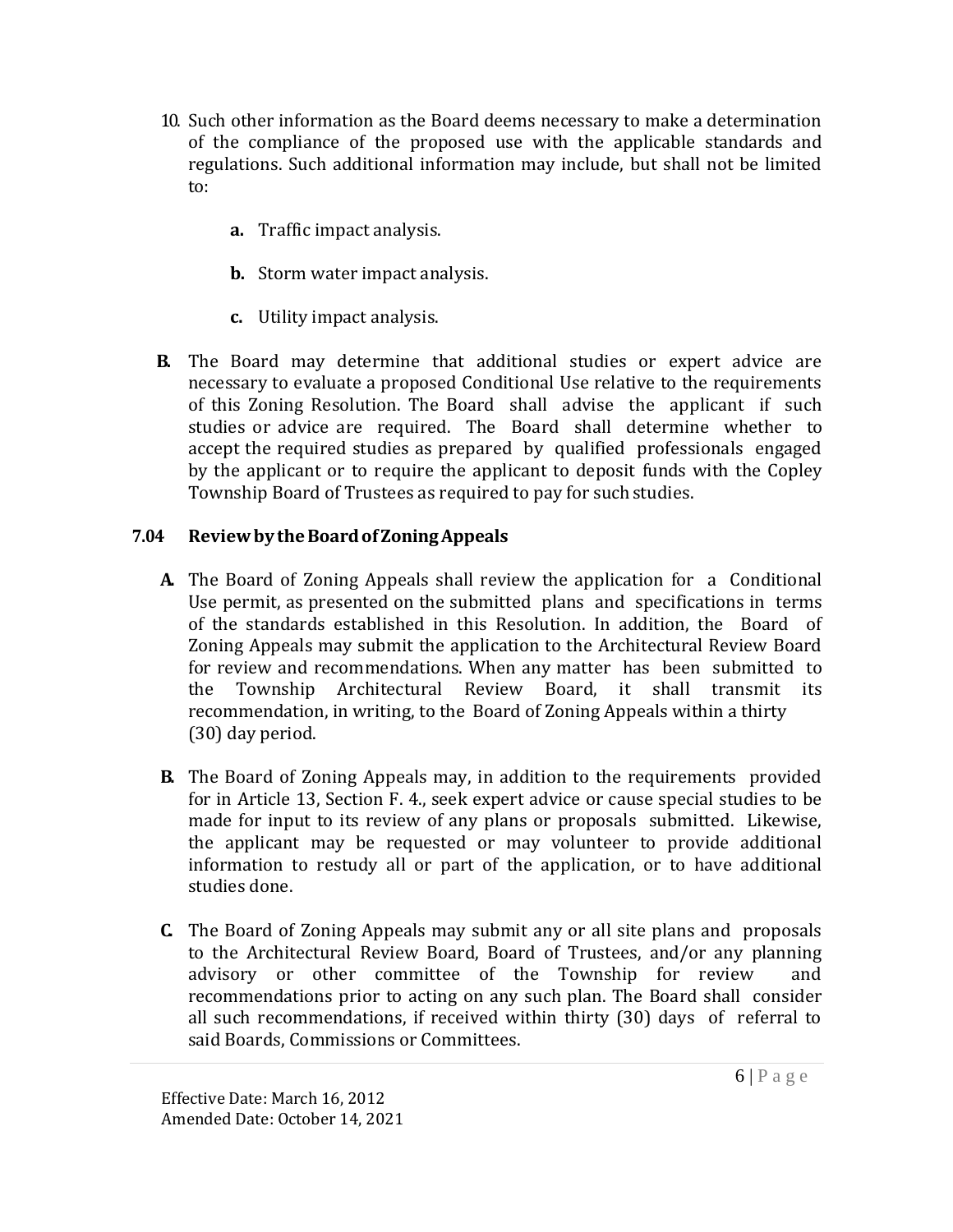**D.** In order to promote the orderly and appropriate development of the site for which the Conditional Use permit is sought consistent with the goals and objectives of the Township Comprehensive Land Use Plan and the Zoning Resolution, the Board and the Zoning Department may encourage informal discussions between the applicant and the Zoning Department or other Township staff.

#### **7.05 Issuance and Revocation of Conditional Use Permits**

- **A.** The Board of Zoning Appeals shall approve an application for a Conditional Use permit only after adequate review and study, after conducting a hearing on the application, and based on a finding that, by a preponderance of the evidence, the applicant has demonstrated that the proposed Conditional Use will meet the general standards and the specific standards pertinent to the application.
- **B.** In approving an application for a Conditional Use permit, the Board may impose such conditions as it deems necessary to protect the public health, safety and welfare, preserve the purpose and intent of this Resolution, to protect the character of the surrounding properties and neighborhood affected by the proposed use, and to mitigate the special impacts of the use. Such conditions may include, but shall not be limited to:
	- 1. Locations, setbacks, and configurations of structures and of uses of interior and exterior space.
	- 2. Screening comprised of landscaping, walls, fencing or other materials or construction.
	- 3. Access points and traffic management provisions, including those impacting vehicular and pedestrian access, and the locations and design of parking facilities.
	- 4. Noise control measures, including those regulating loudspeakers or irregular vehicular or equipment noise.
	- 5. Other features of construction, including but not limited to paving and parking, signs and landscaping.
	- 6. Maintenance of the site, structures, and landscaping.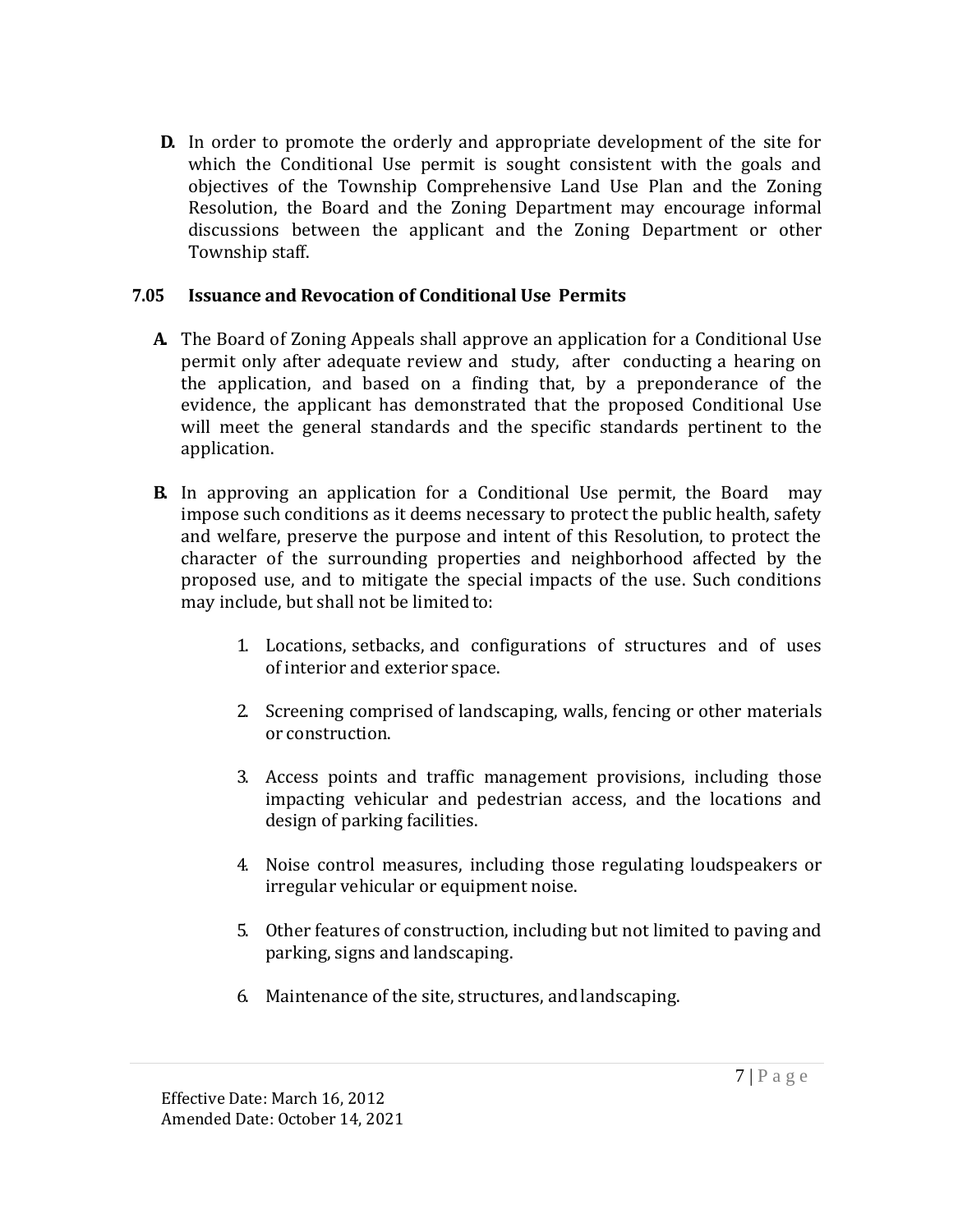- 7. Means of controlling glare, vibration, odors, dust, smoke, hazardous materials, refuse matter, waste water, and storm water.
- 8. A time limit for operation of the use, if temporary operation is determined to be a typical characteristic of the proposed use or otherwise appropriate given unique circumstances of the proposed use.
- **C.** The breach of any condition, safeguard or requirement imposed by the Board of Zoning Appeals as a condition for its approval of an application for a Conditional Use permit shall automatically invalidate the permit granted and shall constitute a violation of this Resolution. Such violation shall be punishable as provided for in this Resolution.
- **D.** All aspects of the development shall conform to the approved site plan. It shall be a violation of this Resolution for any building or premises to be occupied or used prior to conformance with all applicable requirements of this Resolution and completion of all specifications of this Article including required landscaping, drainage, parking area, road and driveway improvements according to the plans approved by the Board. The provision of financial guarantees to the Township Trustees in an amount equal to said required improvements may be authorized by the Board. Said guarantees shall be for a period not to exceed two (2) years and shall provide for the complete construction of the improvements within that period.
- **E.** Variances from the provisions and specifications of an approved application shall be made only upon the approval by the Board of revised plans and specifications submitted under the provisions of this Article.
- **F.** Where the Board considers it necessary, in order to assure that a project will be developed consistent with the purposes of this Resolution, the Board may require or agree that the site plan(s) for a project be submitted indicating development in phases, if such project can logically be divided into phases. The Board shall review the entire project for conformance with all applicable regulations in this Resolution and shall give preliminary approval to the entire project if it so conforms. However, the Board shall have the power to limit final approval and authorization for the Zoning Inspector to issue a Conditional Use permit to one section or phase of the total development at a time. Approval of subsequent phases shall be given subject to the following: (1) upon substantial compliance with the site plan(s) given preliminary approval; (2) upon conformance with all applicable regulations of this Resolution; and (3) upon a finding by the Board that all preceding phases conform to all requirements of this Resolution and conform to approved site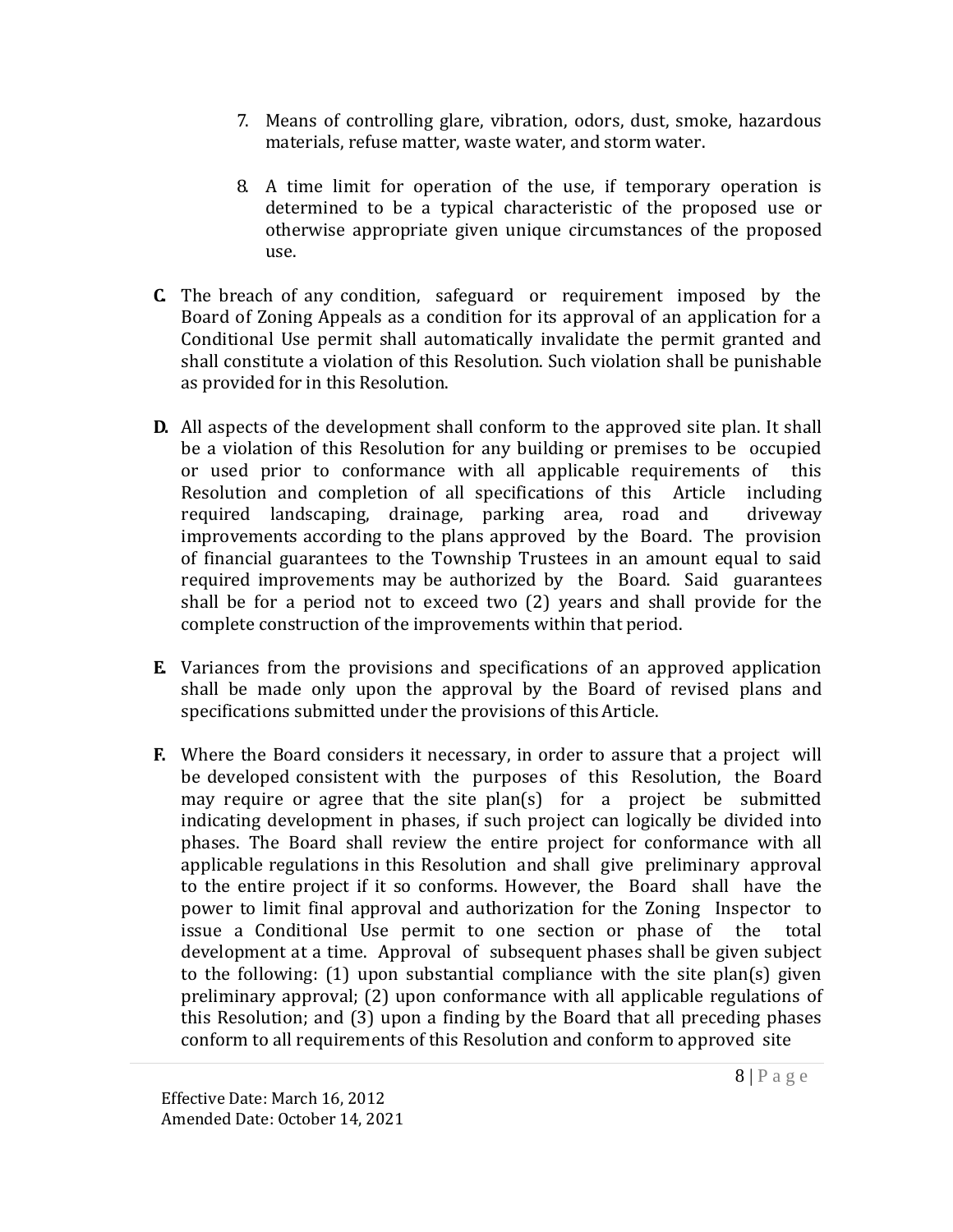plans including complete installation of improvements required in the approval of preceding phases, or, in lieu of complete installation, the submission of a financial guarantee acceptable to the Trustees assuring that the improvements will be installed within one (1) year of the submission of said guarantee.

# **7.06 Re-Application**

No application for a Conditional Use permit which has been denied wholly or in part by the Board of Zoning Appeals shall be resubmitted until the expiration of one (1) year or more from the date of such denial, except on grounds of newly discovered evidence or proof of changed conditions, which would be sufficient to justify reconsideration as determined by the Board of Zoning Appeals. Each reapplication shall be accompanied by the fee provided for in the Schedule of Fees adopted by the Township Board of Trustees.

## **7.07 Continuation of Existing Uses Conditionally Permissible**

All uses existing at the time of passage of this Resolution and listed as a Conditional Use in their respective districts under this Resolution, shall be allowed to continue as a lawful conditional use under this Resolution, provided that they meet the criteria for the grant of a Conditional Use permit set forth in this Article. If a use existing at the time of passage of this Resolution and listed as a Conditional Use in its respective district under this Resolution, is not able to meet the criteria for the grant of a Conditional Use permit set forth in this Article, it shall be considered a lawful non- conforming Conditional Use until such time as the owner or agent of the property on which the use is located applies for and is granted a Conditional Use permit under this Article. If a use existing as a conditionally permissible use in its respective district at the time of passage of this Resolution, is not listed as a Conditional Use in its respective district under this Resolution, it shall be considered a lawful non-conforming Conditional Use.

#### **7.08 Termination**

A Conditional Use permit shall become void at the expiration of one (1) year after the date of issuance unless the proposed project is started and work is continuing at a reasonable rate. The determination of whether work is continuing at a reasonable rate shall be made by the Zoning Department. The Conditional Use permit shall become void if the property, project, or development changes to a different use.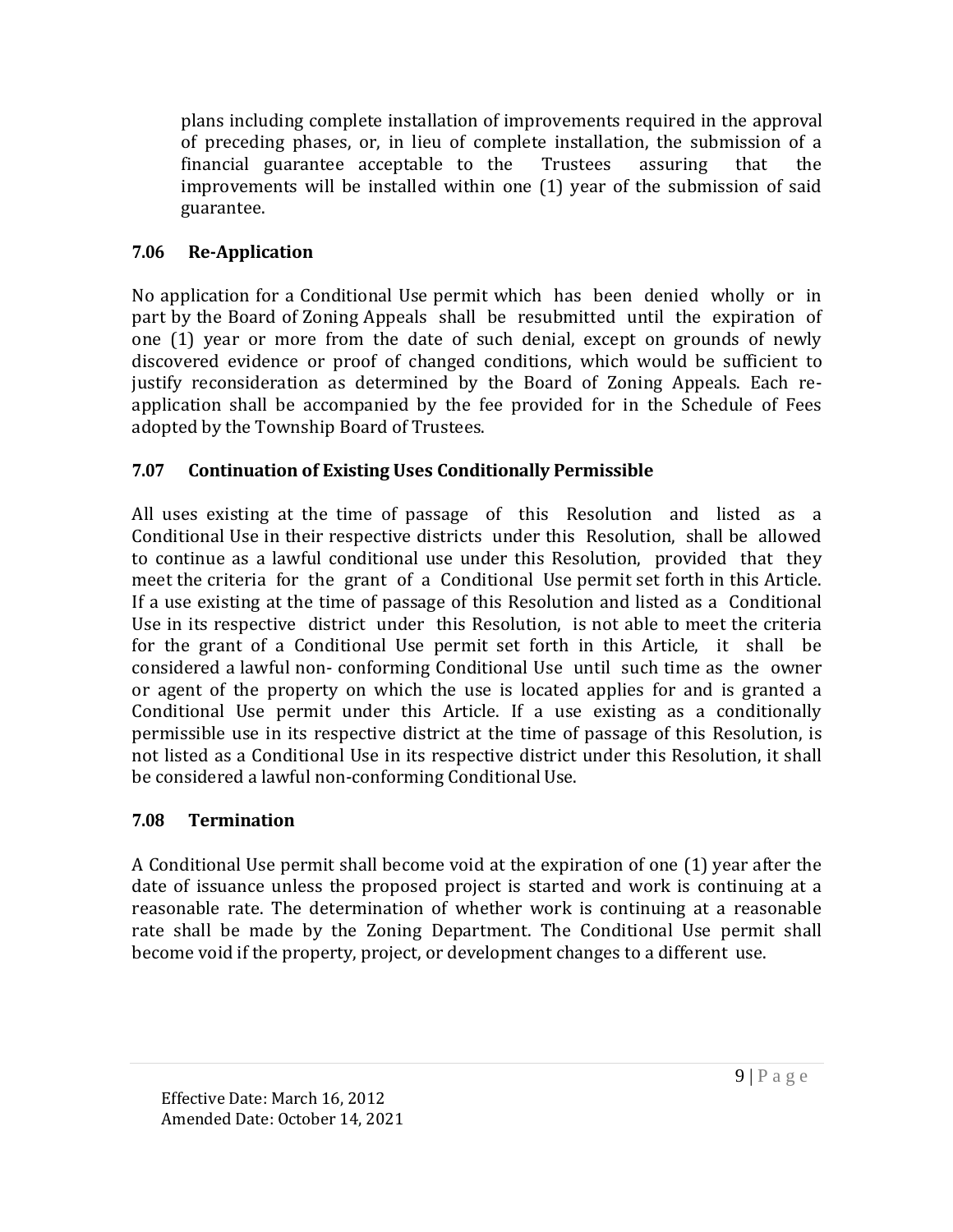#### **7.09 List of Conditional Uses and Districts Where Permitted**

- **A.** Bed and Breakfast R-LD, R-MD, R-O/C C-GR, C-NR, C-O/R
- **B.** Cemeteries R-LD, R-MD
- **C.** Churches R-LD, R-MD, R-O/C C-GR, C-NR, C-O/R, I
- **D.** Clubs and Lodges C-GR, C-NR, C-O/R
- **E.** Day Care Center C-GR, C-NR, C-O/R, I
- **F.** Drive-up WindowFacilities C-GR, C-NR, C-O/R, C-HS
- **G.** Gasoline service station: full use or multi-use C-GR, C-NR, C-HS
- **H.** Home occupation (up to 3 outside employees) R-LD, R-MD, R-O/C
- **I.** Hospices R-MD
- **J.** Hotel/motel C-GR, C-NR, C-HS
- **K.** Landscaping business as home occupation R-LD, R-O/C
- **L.** Life care facility C-GR, C-NR, C-O/R, I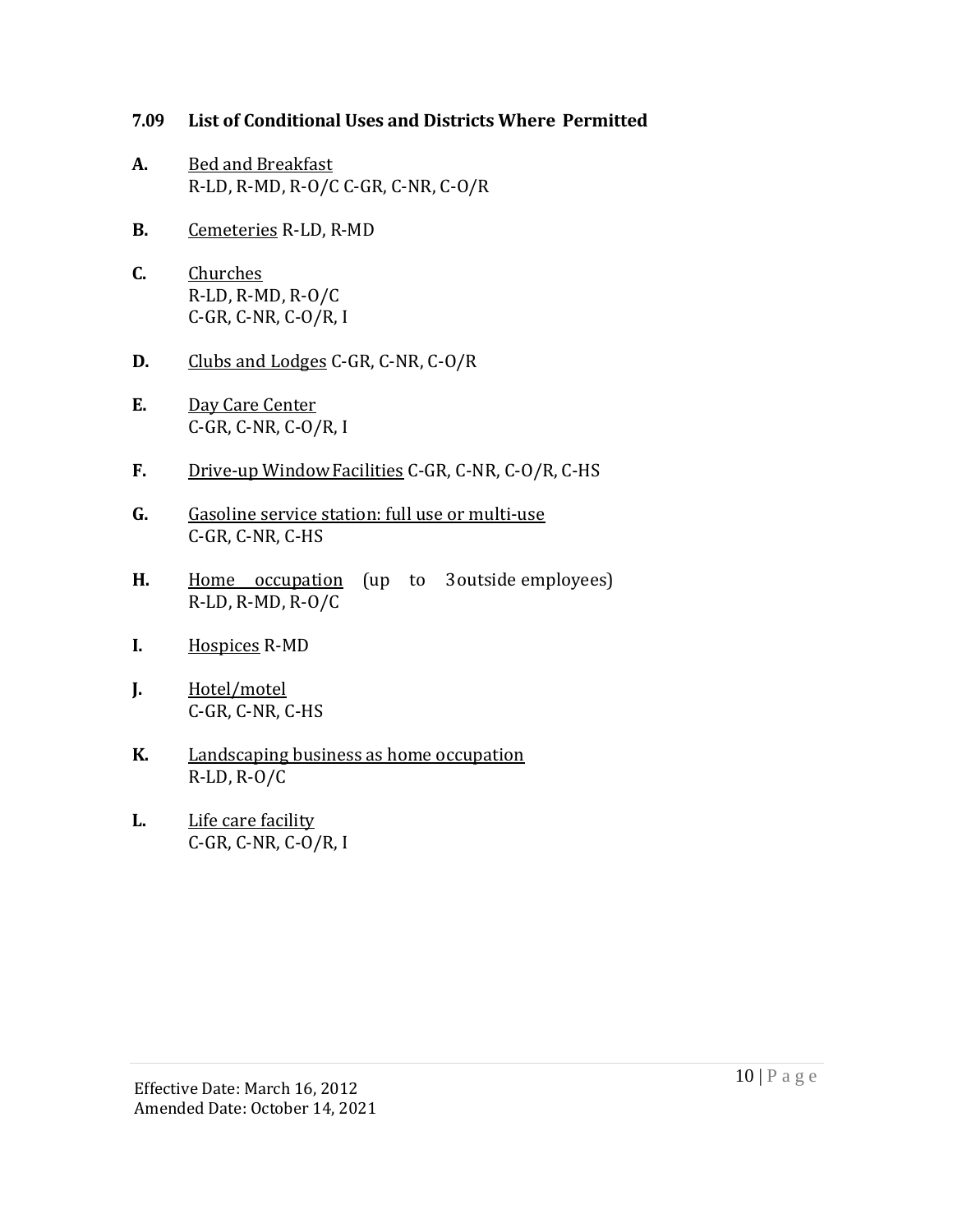- **M.** Live/Work Use C-NR, C-O/R, MUCD
- **N.** Manufacturing, processing, cleaning, servicing, etc. I
- **O.** Retail as a Permitted Use in the C-NR  $C-O/R$
- **P.** Privately owned and/or operated recreational facilities, such as picnic areas, playgrounds, golf driving ranges, private clubs, riding academies and other similar recreational uses, but excluding such commercial recreational uses as drive-in theaters, miniature golf courses, pistol ranges or other ranges for the use of firearms R-O/C
- **Q.** Recreationalfacility C-GR
- **R.** Recycling/salvaging facilities I
- **S.** Sales of landscape and garden materials R-O/C
- **T.** Schools/educational facilities R-LD, R-MD, C-GR, C-O/R, I
- **U.** Solid waste composting R-O/C
- **V.** Theatre and assemblyuses C-GR
	- **W.** Truck servicing C-HS, I
	- **X.** Two-familydwelling R-MD
	- **Y.** Wind Turbines All Districts
	- **Z.** GovernmentalFacilities R-LD, R-MD, R-HD,O-C
	- **AA.** Event Centers R-LD, R-MD, O-C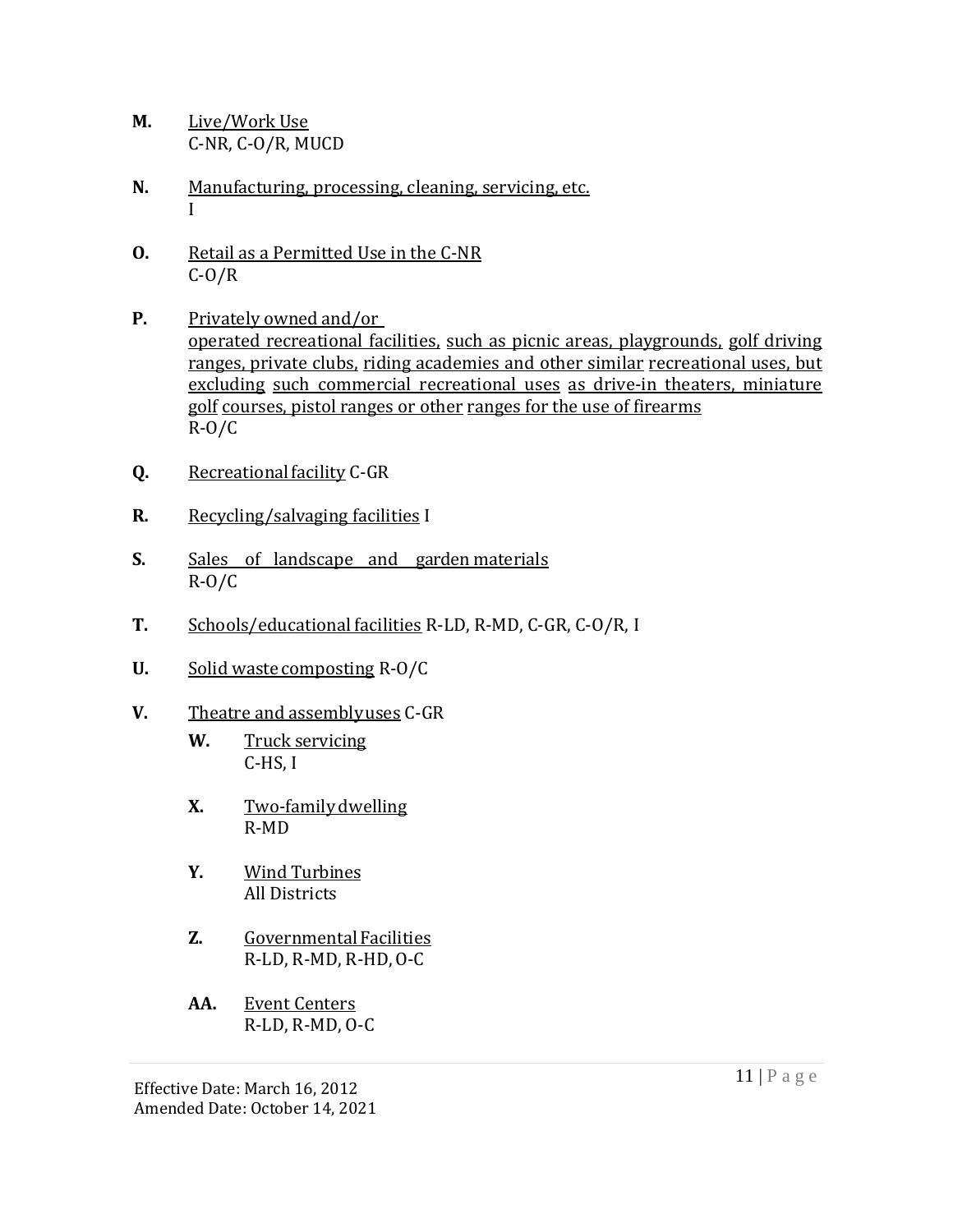### **7.10 Additional Criteria for Specified Conditional Uses**

### **A. Bed and Breakfast (R-LD, R-MD, R-O/C, C-GR, C-NR,C-O/R)**

Bed and Breakfast is considered a residential use for purposes of signage and there shall be no more than one (1) advertisement oriented to each abutting road identifying the activity.

#### **B. Cemeteries (R-LD,R-MD)**

- **1.** All structures and burial areas shall be located at least fifty (50) feet from all property lines.
- **2.** Such developments shall be located on major thoroughfares or at intersections of major and/or collector thoroughfares.
- **3.** A new cemetery shall contain at least twenty (20) acres of land.
- **4.** The area proposed for a cemetery shall be used for cemetery purposes only.
	- **a.** Except for office uses incidental to cemetery operations, no business or commercial uses of any kind shall be permitted on the cemetery site.
	- **b.** Minimum area required for a cemetery site is twenty (20) acres.
	- **c.** A building of brick and/or stone, solid and/or veneered, shall be provided for storage if maintenance equipment and/or materials is to be necessary.
	- **d.** Pavement width of driveways shall be at least twenty (20) feet; ten (10) feet per moving lane.
	- **e.** Drives shall be of usable shape, improved with asphalt, concrete or equivalent surfacing and so graded and drained as to dispose of all surface water accumulation within the area.
	- **f.** Pavement is to be installed as development progresses and as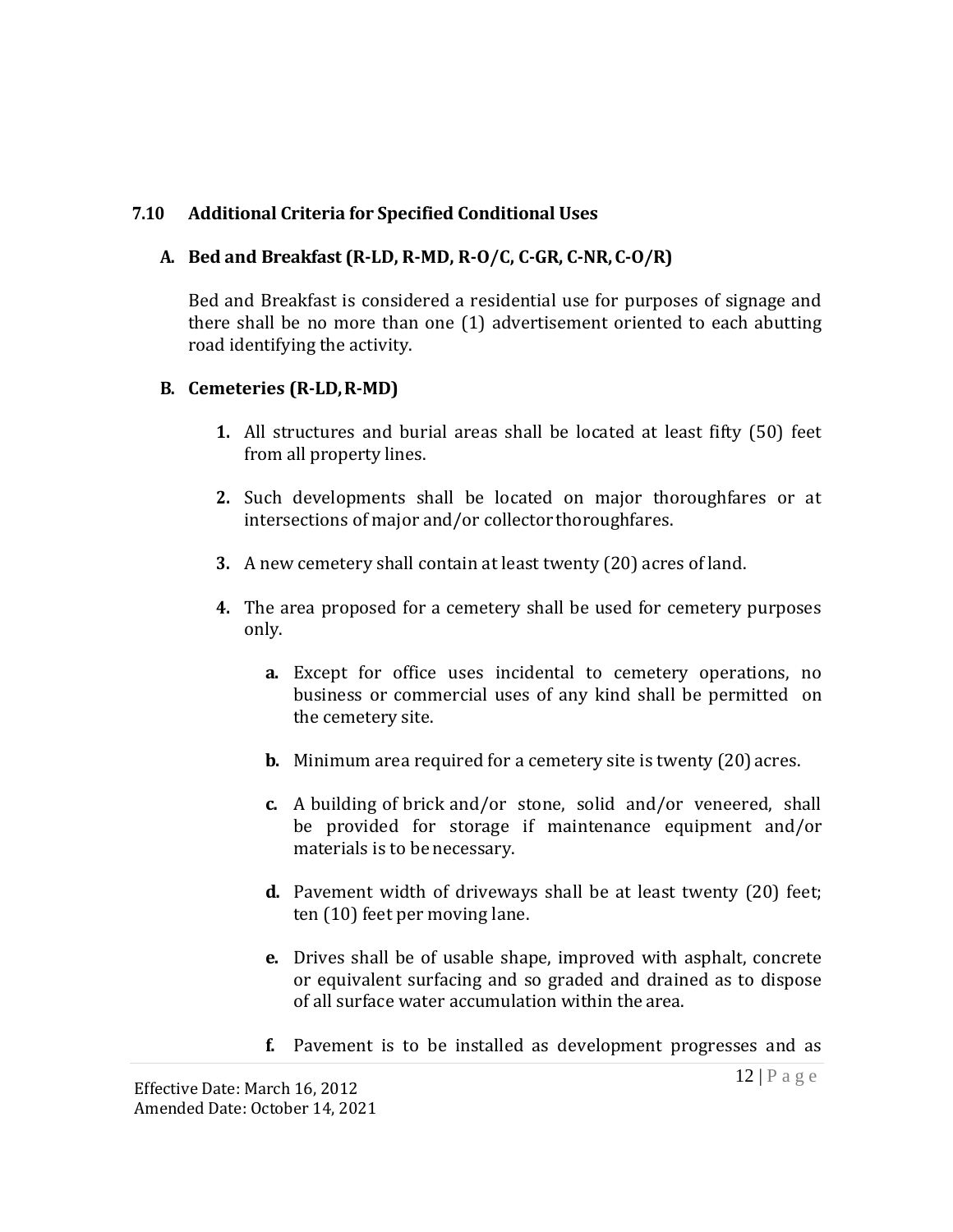indicated on the final plans approved by the Board of Zoning Appeals.

- **g.** Sufficient parking space shall be provided as to not deter traffic flow within the cemetery.
- **h.** Area drainage and/or sanitary facilities are subject to approval by the Summit County Health Department, Ohio EPA, Summit County Soil & Water, and County of Summit Engineer prior to the issuance of a conditional use permit.
- **i.** Only signs designating entrances, exits, traffic direction and titles shall be permitted, and must be approved by the Board of Zoning Appeals.
- **j.** Adequate screening with shrubs, trees or compact hedge shall be provided parallel to property lines adjacent to or abutting land zoned for residential use; such shrubs, trees, and hedges shall not be less than two (2) feet in height and must be maintained in good condition.
- **k.** Provisions shall be made for landscaping throughout thecemetery.
- **l.** Location of cemetery buildings and all other structures shall conform to front, side and rear yard building lines of the particular district in which it is located.
- **m.** No grave site shall be located within one hundred (100) feet of the right-of-way lines of any public dedicated thoroughfare.
- **n.** Guarantees shall be made that the cemetery will be developed as proposed on the plans approved by the Board of Zoning Appeals, the County of Summit Engineer, Summit County Soil & Water, Ohio EPA, the Summit County Health Department, and the Copley Township Fire Department.
- **o.** A trust fund shall be established by the cemetery developers for the perpetual maintenance of the cemetery grounds.
- **p.** The guarantees and trust fund referred to above must conform to the provisions of O.R.C. Chapter 517 as amended.

# **C. Churches (R-LD, R-MD, R-O/C, C-GR, C-NR, C-O/R,I)**

**1.** All structures and activity areas shall be located at least fifty (50) feet from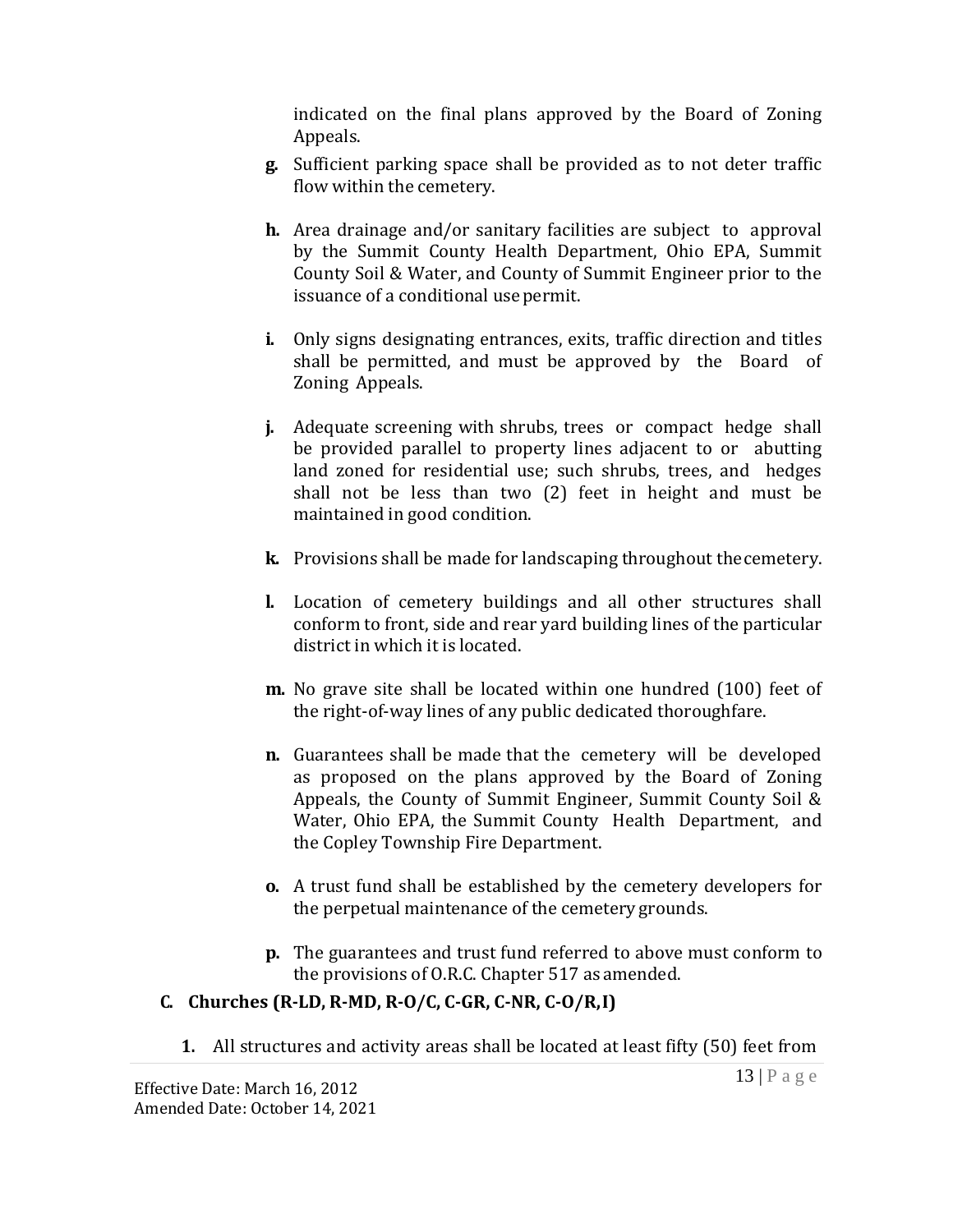all property lines.

- **2.** Such developments shall be located on major thoroughfares or at intersections of major and/or collector thoroughfares.
- **3.** Where feasible, such structures shall be located adjacent to parks and other non-residential uses such as schools and shopping facilities where use could be made of joint parking facilities.

## **D. Clubs and Lodges (C-GR, C-NR,C-O/R)**

There shall be no more than one (1) advertisement oriented to each abutting road identifying the activity.

## **E. Day Care Center (C-GR, C-NR, C-O/R, I)**

All structures and activity areas shall be located at least fifty (50) feet from all property lines.

# **F. Drive-Up Window Facility (C-GR, C-NR, C-O/R,C-HS)**

- **1.** Loudspeakers shall be located and designed, with volume and hours of operation controlled, in a manner to minimize noise impacts on nearby residential uses.
- **2.** Lanes required for vehicle access to and waiting for use of a drive-up facility shall be designed to have sufficient length to accommodate the peak number of vehicles projected to use the facility at any one time, to provide escape/abort lanes for vehicles desiring to leave the stacking lanes or to avoid disabled vehicles, and to minimize impacts on the use of other required parking or drives or on the use of abutting streets and hazards to pedestrians. The applicant shall provide a traffic study which documents to the satisfaction of the Board the projected vehicular use of the proposed facilities and evidence of compliance with the provisions of this Zoning Resolution.
- **3.** The applicant shall so design the site plan or otherwise provide assurances as to reduce the impacts of lighting, litter, noise, and exhaust resulting from the facility, especially impacts on nearby residential uses.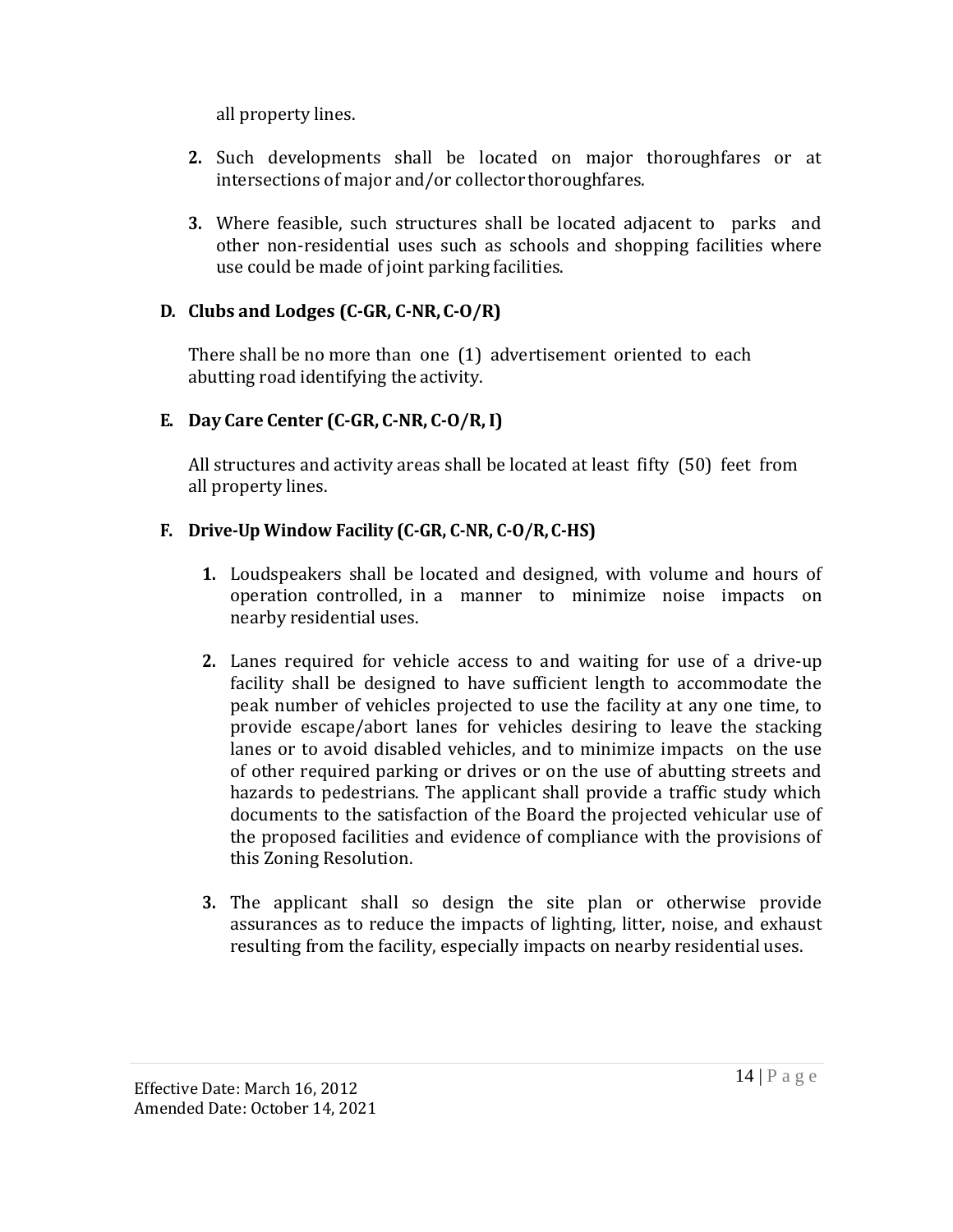## **G. Gasolineservicestation:Full ServiceorMulti-Use (C-GR,C-NR,C-HS)**

- **1.** Gasoline service stations shall be located on arterial or collector thoroughfares.
- **2.** Gasoline service stations shall be permitted under the following conditions:
	- **a.** Provided that such facilities be located at the extremity of the commercial districts so as not to interfere with the pedestrian interchange, between stores in the district and provided further, that it would not limit expansion of the pedestrian-oriented facilities
	- **b.** All activities, except those required to be performed at fuel pumps, shall be carried on inside a building; if work is performed on a vehicle, such vehicle shall be entirely within abuilding.
	- **c.** No more than two (2) driveway approaches shall be permitted directly from any thoroughfare and shall not exceed thirty (30) feet each in width at the property line.
	- **d.** If the property fronts on two (2) or more streets, the driveways shall be located as far from the intersection as ispractical.
	- **e.** At least a six (6) inch high pedestrian safety curb shall be installed along all street right-of-way lines except at driveway approaches.

# **H. Homeoccupation (upto 3outsideemployees) (R-LD,R-MD,R-O/C)**

- **1.** The home occupation is an activity, profession, occupation, service, craft, or revenue-enhancing hobby, but excluding compensated auto repair, which is clearly incidental and subordinate to the use of the premises for dwelling purposes, and is conducted entirely within conforming non-agricultural structures located upon the premises without any adverse effect on the surrounding neighborhood.
- **2.** The aggregate floor area devoted to such accessory use does not exceed an area equal to fifty percent (50%) of the gross floor area of the dwelling.
- **3.** Signage which denotes the home occupation does not exceed one (1) square foot, and is not illuminated.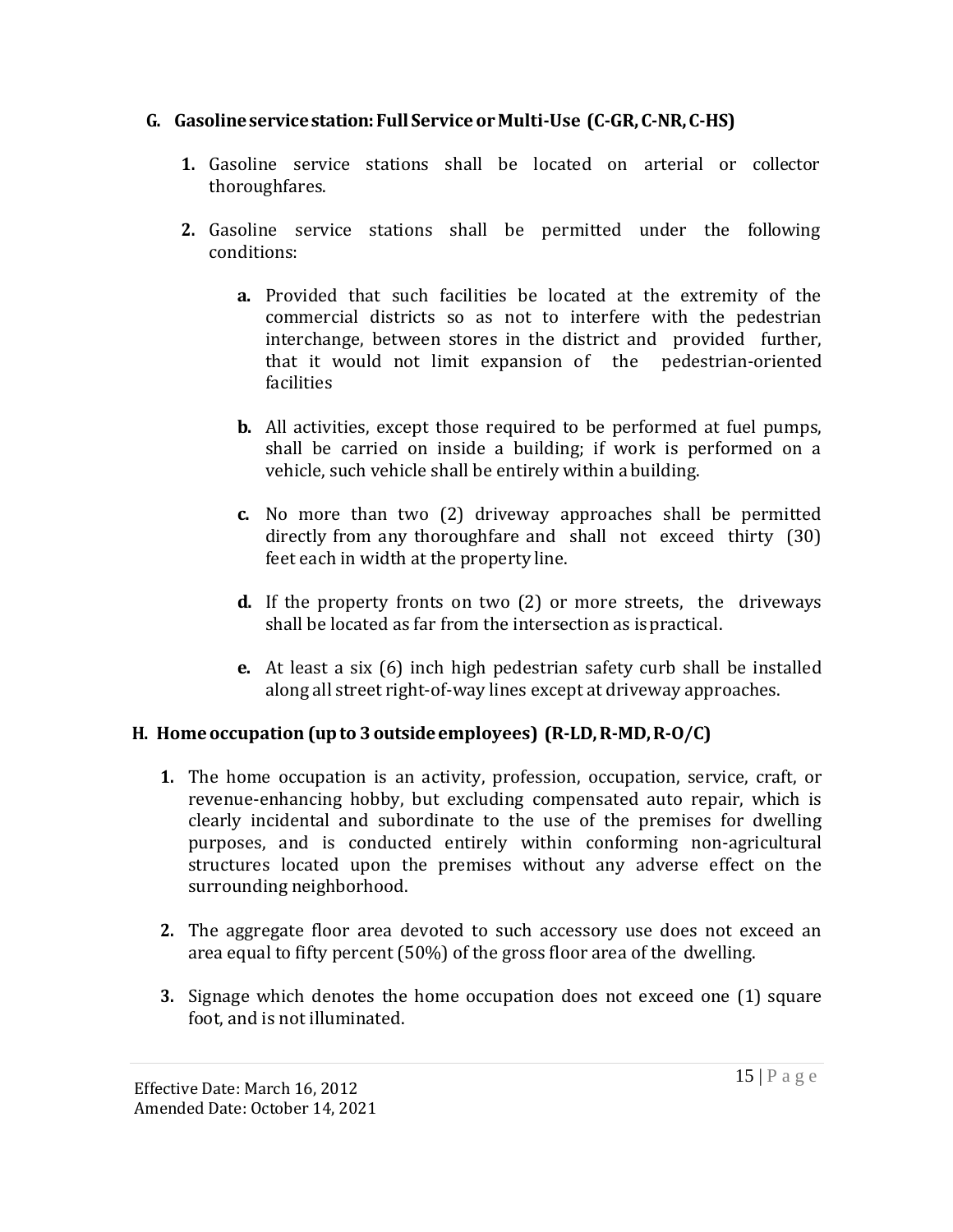- **4.** The home occupation includes no outside storage of any kind related to the use, that no window displays or other display of products be visible from abutting properties or the street.
- **5.** Sales of commodities at the premises be limited to commodities produced at the premises.
- **6.** Not more than three (3) persons, who are not bona-fide residents of the household, be employed at the premises at one time in such home occupation.
- **7.** The home occupation does not occupy any portion of a garage or garage(s) which will be maintained for their primary use of housing up to two vehicles.
- **8.** The home occupation does not provide the street address of the dwelling in which it is located in any direct and or mass mailing, newspaper, radio, television or internet-based advertisement.

## **I. Hospices (R-MD)**

- **1.** The minimum front yard setback shall be that required in the District and all structures and activity areas shall be located at least fifty (50) feet from all property lines.
- **2.** Such development shall be located on arterial or collector thoroughfares.
- **3.** A minimum area of five acres shall be required for a use proposed under these regulations. The density shall not exceed ten (10) beds per acre.
- **4.** A copy of the Certificate of Need issued by the Ohio Department of Health be presented at the time the applicant applies for a conditional zoning certificate.
- **5.** All parking facilities shall be located at least twenty-five (25) feet from the side and rear property lines and at least twenty-five (25) feet from the public rightof-way adjacent to the front property line.
- **6.** Signage shall be limited to one ground identification sign not to exceed fifty (50) square feet.
- **7.** No structure shall exceed thirty-five (35) feet in height.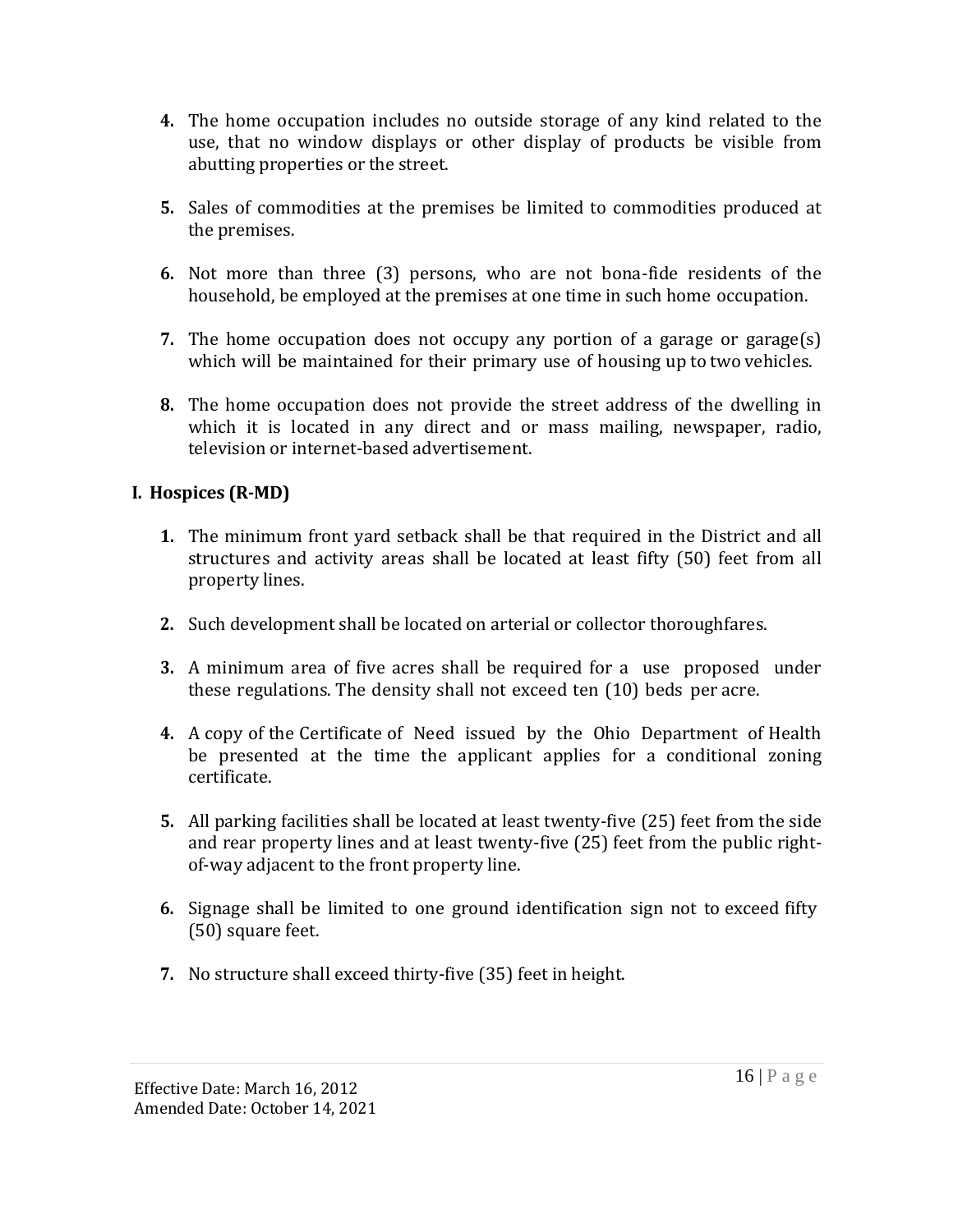# **J. Hotel/Motel (C-GR, C-NR, C-HS)**

All structures and activity areas shall be located at least fifty (50) feet from all property lines.

### **K. Landscapebusiness as homeoccupation (R-LD,R-O/C)**

- **1.** The landscape business is clearly incidental and subordinate to the use of the premises for dwelling purposes, and is conducted entirely within a conforming non-agricultural structure located upon the premises without any adverse effect on the surrounding neighborhood.
- **2.** The aggregate floor area devoted to the landscape business will not exceed the gross floor area of the dwelling.
- **3.** The landscape business does not permit the inclusion of a street address in any direct and or mass mailing, newspaper, radio, television or Internet advertisement.
- **4.** The landscape business does not permit the composting or storing of yard waste of any kind on the premises, including but not limited to, leaves, grass, or tree limbs.
- **5.** Signage identifying the landscape business will not be permitted.
- **6.** No outside storage of any kind related to the use will be permitted i.e. including but not limited to, trucks, trailers, mowers, supplies, dirt, mulch, or other materials and/or equipment.
- **7.** The landscape business will not include retail sales of any kind from the premises.
- **8.** Not more than three (3) persons, not bona-fide residents of the household, will be employed at the premises at any one time.

# **L. Life care facility (C-GR, C-NR, C-O/R, I)**

All activities, programs and other events shall be adequately and properly supervised so as to prevent any hazard, and to assure against any disturbance or nuisance to surrounding properties, residents or the community in general.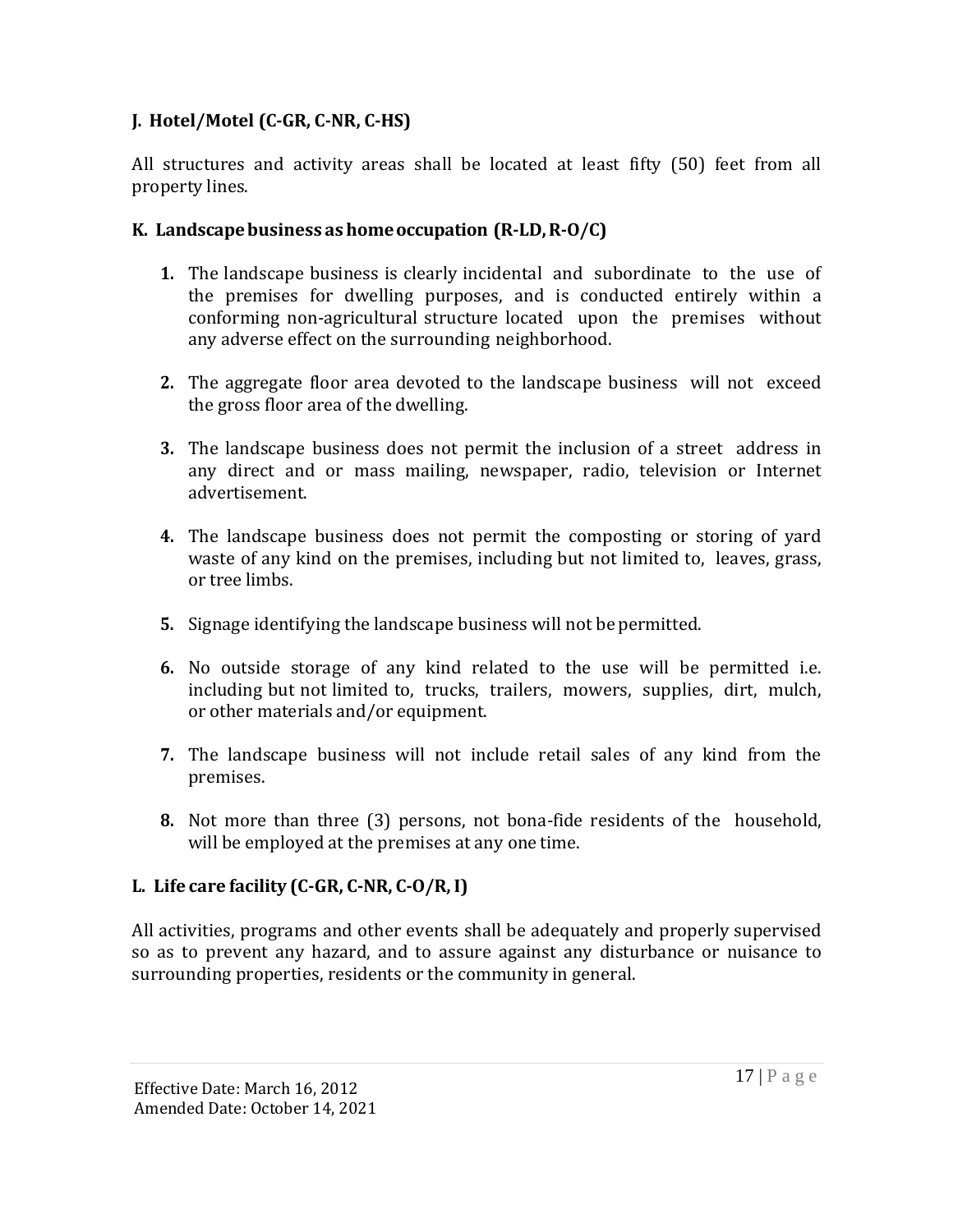## **M. Live/Work Use (C-NR, C-O/R,MUCD)**

- **1.** A Live/Work Use combines a retail, service or office business allowed in the C-NR or C-O/R District, and in any MUCD district, as applicable, with a residential living space; where:
	- **a.** The owner of the business is responsible for the commercial activity performed.
	- **b.** The business conducted takes place subject to a valid business use certificate associated with the premises.
- **2.** The aggregate floor area devoted to the residential living space does not exceed an area equal to fifty percent (50%) of the gross floor area of the structure.
- **3.** Signage, outdoor storage and parking are allowed as provided for permitted business or office uses in the District.
- **4.** There is no limit on the number of persons who are employed in the Live/Work Use.
- **5.** The business use of any portion of the garage or garage(s) is allowed as provided for permitted business or office uses in the District.
- **6.** The street address of the Live/Work Use is permitted in any form of advertising.
- **7.** The following uses are prohibited as a Live/WorkUse:
	- **a.** Adult Entertainment.
	- **b.** Gun and firearms sales.
	- **c.** Automotive service stations, motor vehicle repair garages, or any other auto-related sales or service facilities.
	- **d.** Sale of alcoholic beverages.

Live/Work Uses and the structures in which they are located must comply with any additional requirements imposed by the County Building Department, Health Department or Ohio EPA; the Township Zoning Inspector, Fire, Police and Service Departments; and any other appropriate governmental agency, intended to protect the public health, safety and welfare.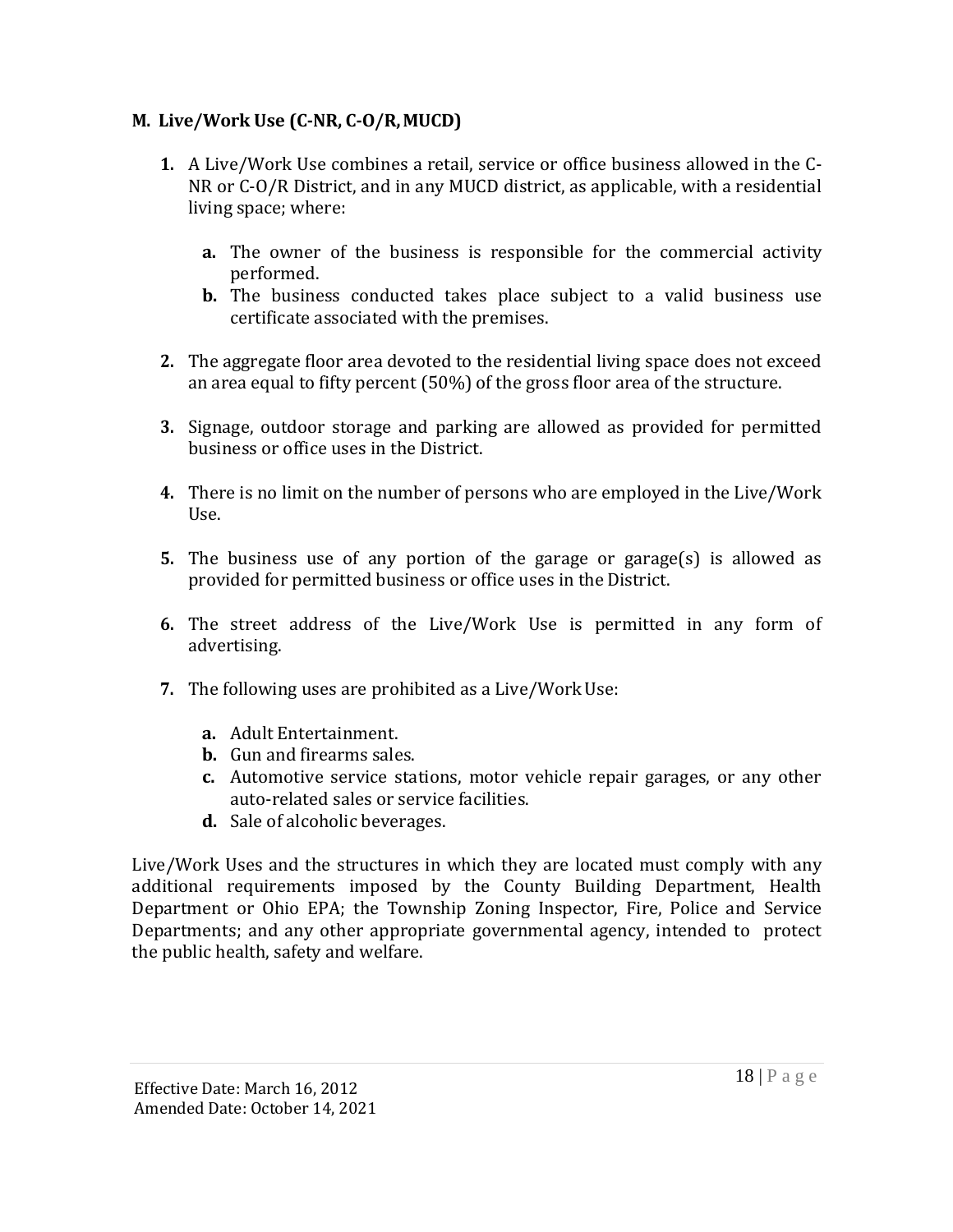#### **N. Manufacturing, processing, cleaning, servicing, testing, assembling, storing or repairs of materials, goods, or products (I)**

- **1.** Uses involving the manufacturing, processing, cleaning, servicing, testing, assembling, storing or repairs of materials, goods, or products -- which will not be materially injurious or offensive to the occupants of adjacent premises by reason of the emission or creation of noise, vibration, smoke, dust or other particular matter, toxic and noxious materials, odors, fire or explosive hazards or glare or heat -- shall be conducted no closer than one hundred (100) feet from any R-District.
- **2.** Where the Industrial District abuts upon but is separated from an R-District by a street, the width of the street shall not be considered as part of the required setback. The construction, operation, and maintenance of such uses shall be such that they will not be hazardous, noxious, or offensive due to the emission of odor, dust, smoke, cinders, gas, fumes, noise, vibration, refuse matters or water carried wastes.
- **3.** The safe storage of toxic and/or flammable materials is required, following the recommendation of the Fire Chief for each Conditional use.
- **4.** In the interests of the community and other industries within the Industrial District, the Board of Zoning Appeals may, in regard to an industrial operation whose effects on adjacent premises are not readily known, seek expert advice on what condition should be imposed on the particular industrial operation to reasonably modify any injurious or offensive effects likely to result from such an operation. The cost of securing such expert assistance shall be borne by the applicant.

# **O. Retail as a Permitted Use in the Commercial-Neighborhood Retail District (C-O/R)**

- **1.** Provides for the construction of a retail building for the purpose of accommodating uses which are classified as "Retail as a Permitted Use in the C-NR" in advance of uses identified in the C-O/R District. See also Section 4.02 B.
- **2.** The Retail use may be established prior to the office use there the approved Site Plan includes future build opportunity for office use which is equal to or greater than 50% of the square footage dedicated to the retail use.
- **3.** The maximum square footage for a single tenant retail building is 7,000 square feet per parcel.
- **4.** The maximum square footage for a multi-tenant retail building is 12,000 square feet per parcel.
- **5.** All structures and activity areas must be located 100' from all property lines when located adjacent to a Residential District.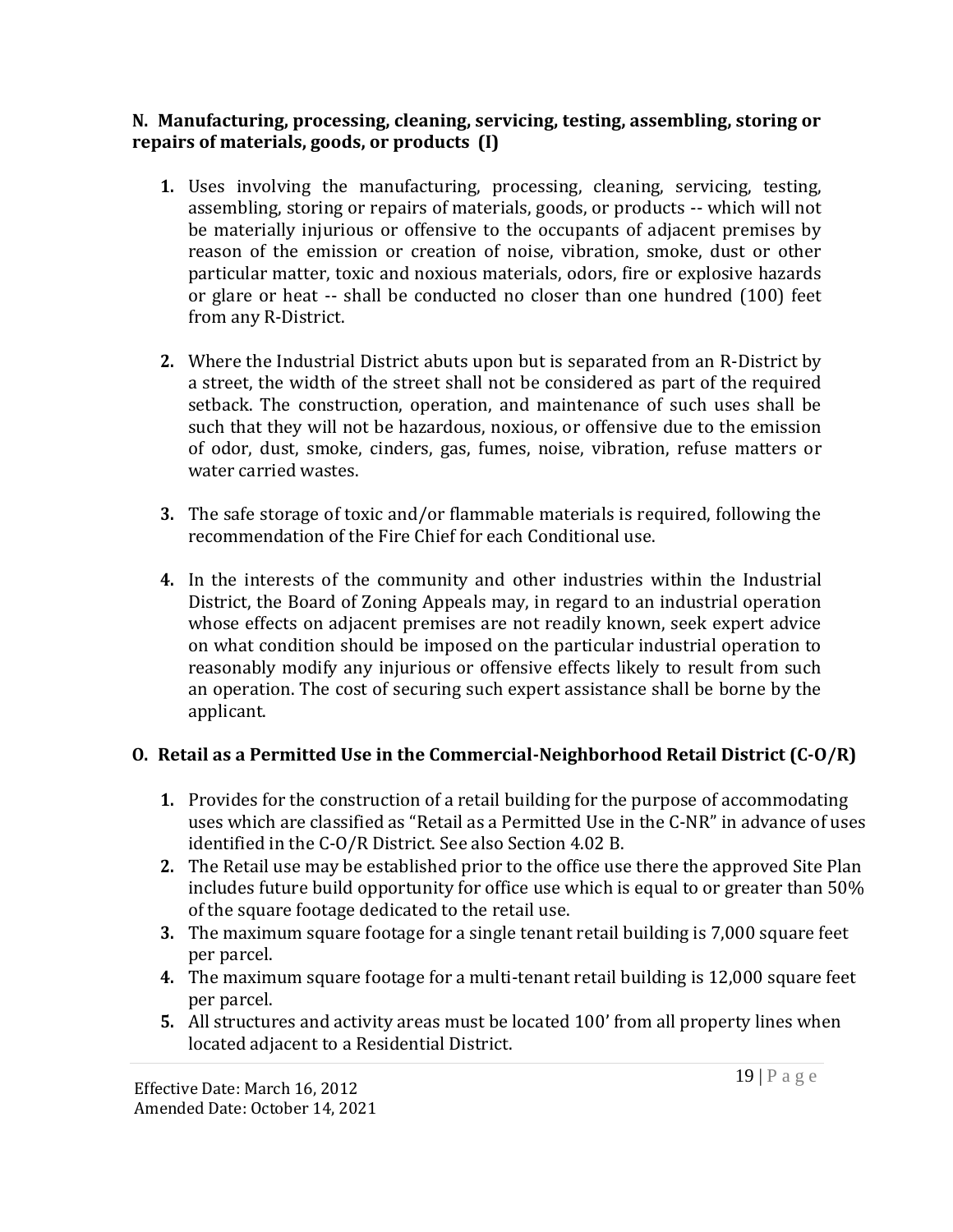**P. Privately owned and/or operated recreational facilities, such as picnic areas, playgrounds, golf driving ranges, private clubs, riding academies and other similar recreationaluses, but excluding such commercial recreational uses as drive-intheaters, miniaturegolfcourses,pistolranges orotherrangesfortheuseoffirearms (R-O/C)**

- **1.** All structures and activity areas shall be located at least one hundred (100) feet from all property lines.
- **2.** There shall be no more than one (1) advertisement oriented to each abutting road identifying the activity.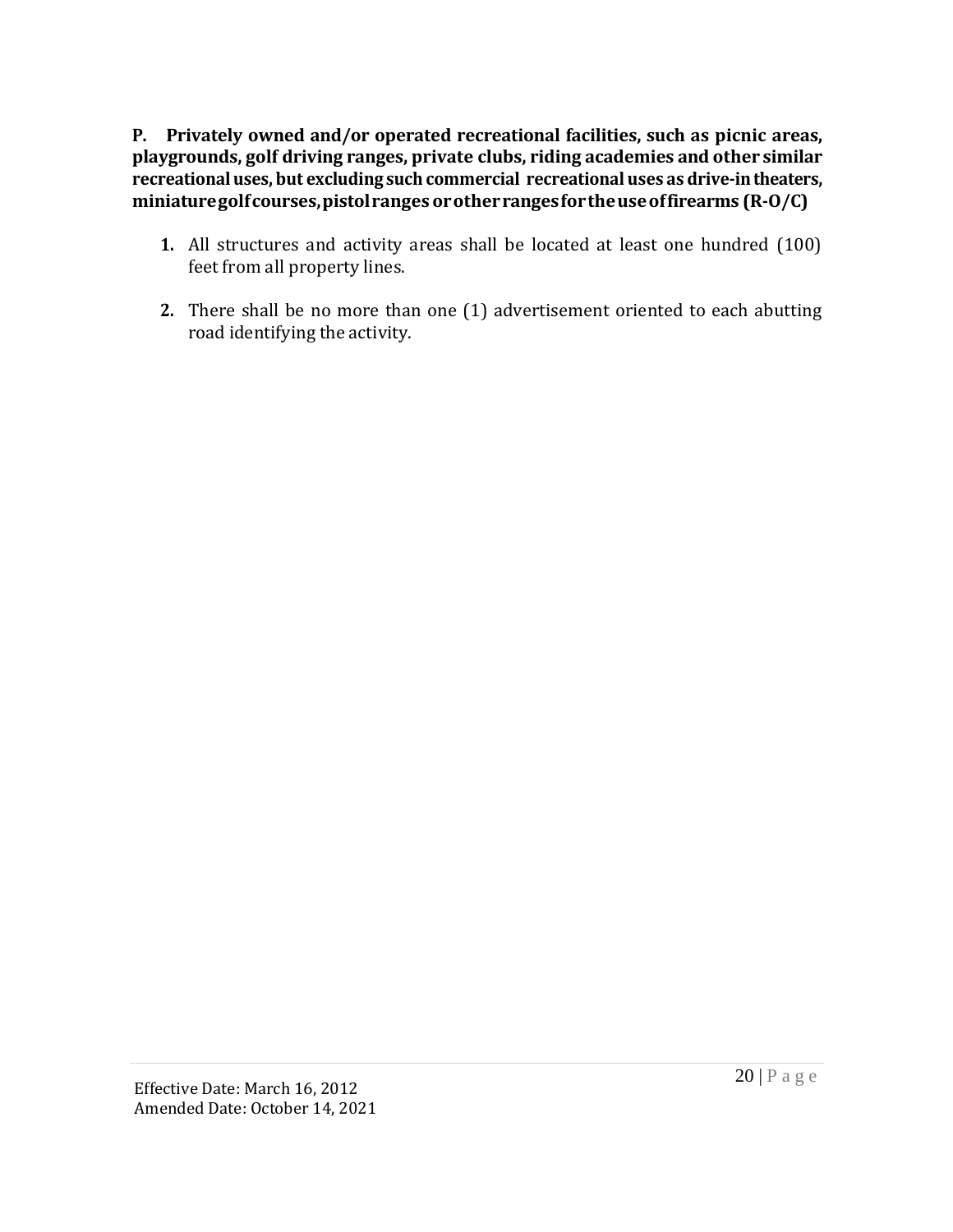**3.** A minimum of ten (10) acres is required for each facility.

# **Q. Recreational Facility (C-GR)**

- **1.** All structures and activity areas shall be located at least fifty (50) feet from all property lines.
- **2.** There shall be no more than one (1) advertisement oriented to each abutting road identifying the activity.
- **3.** A minimum of two (2) acres is required for each facility.

# **R. Recycling/Salvage Facilities (I)**

- **1.** Such uses shall be conducted no closer than one hundred (100) feet from any R-District. Where the Industrial District abuts upon but is separated from an R-District by a street, the width of the street shall not be considered as part of the required setback.
- **2.** In the interests of the community and other industries within the Industrial District, the Board of Zoning Appeals may, in regard to an industrial operation whose effects on adjacent premises are not readily known, seek expert advice on what condition should be imposed on the particular industrial operation to reasonably modify any injurious or offensive effects likely to result from such an operation. The cost of securing such expert assistance shall be borne by the applicant.

# **S. Salesoflandscape and gardenmaterials (R-O/C)**

Not more than one thousand (1,000) square feet of floor space per acre is devoted to the storage or sale of products or materials not produced, grown or maintained on the premises and either fifty percent (50%) of the value of sales is derived from material produced or grown on the premises or not less than two (2) contiguous acres are devoted to the production and maintenance of such landscape or garden material.

# **T. Schools/educationalfacilities (R-LD,R-MD,C-GR,C-O/R,I)**

- **1.** All structures and activity areas shall be located at least fifty (50) feet from all property lines.
- **2.** Elementary school structures should be located on a collector thoroughfare.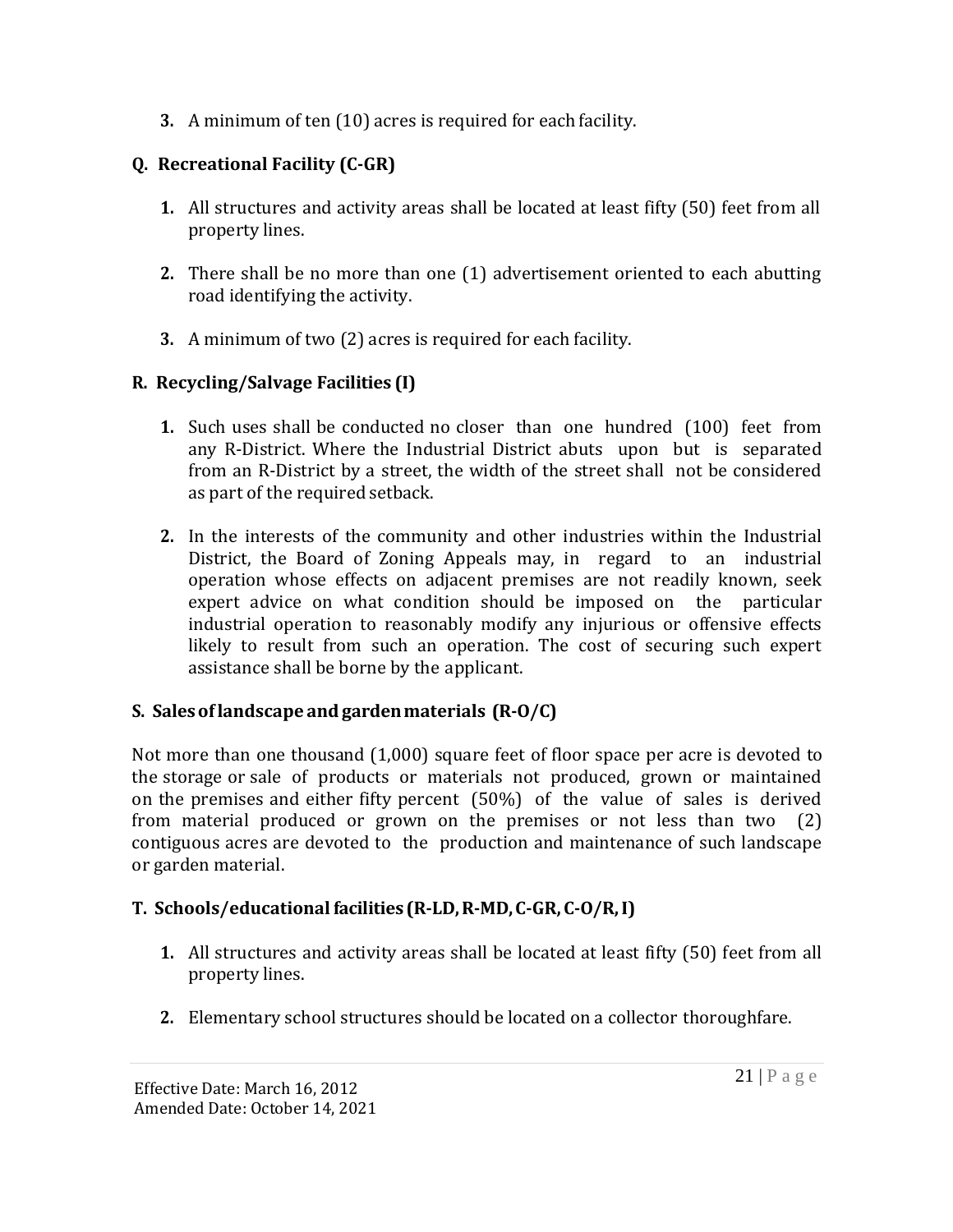#### **U. Solid waste composting (R-O/C)**

Solid waste composting facilities are facilities that accept only source-separated yard waste where such materials have been transported to the facility by the facility owner or his authorized representatives and the cured compost is utilized exclusively by the owner of the facility as a part of the normal operation of the business or service. Land application of yard waste for incorporation into soil for purposes including, but not limited to, use as a soil amendment, agricultural uses such as farming, horticultural, apiculture, floriculture and viticulture applications are not uses that require a Conditional Use permit.

- **1.** The facility may utilize the following source- separated bulking agents: wood chips, straw, shredded newspaper, shredded cardboard, sawdust and/or shredded brush. Such bulking agents may be co- mingled.
- **2.** Materials placement areas are: any areas of the facility where solid wastes or bulking agents are placed, processed, or stored, including, but not limited to:
	- **a.** Waste handling area.
	- **b.** Areas used for mixing, windrowing, turning, composting, or otherwise processing solid waste.
	- **c.** Storage areas for:
		- **i.** Bulking agents
		- **ii.** Curing compost
		- **iii.** Cured compost
- **3.** The operation of every composting facility must follow methods of composting which result in controlled biological decomposition under aerobic conditions.
- **4.** Live domestic and farm animals shall be excluded from all areas of the facility, except for animals utilized for security purposes and/or vector control.
- **5.** All composting facilities shall be operated in such a manner that:
	- **a.** Noise, dust and odors are strictly controlled, and do not cause a nuisance or a health hazard; and,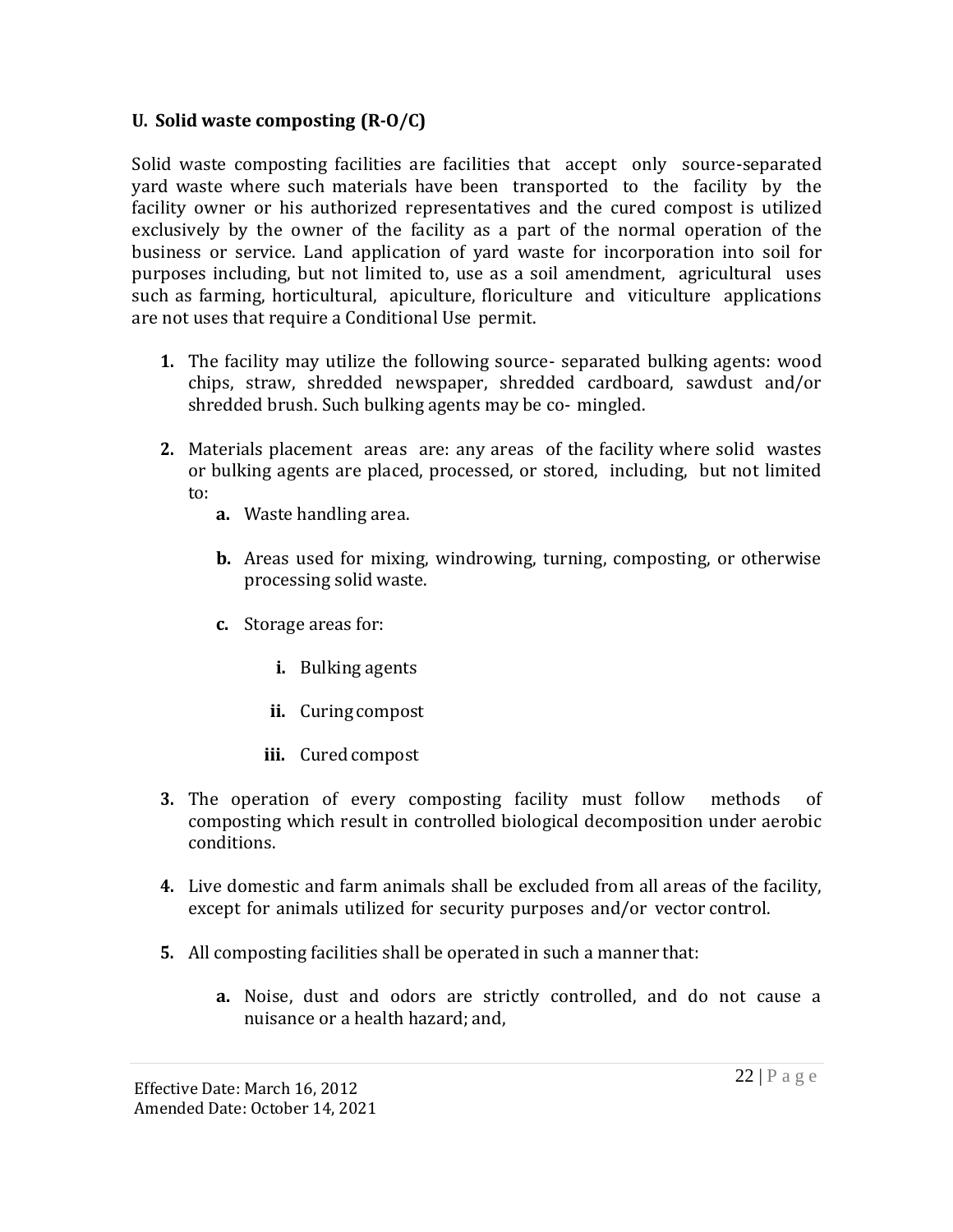- **b.** The attraction, breeding and emergence of insects, birds, rodents, and other vectors are not nuisances or a health hazard.
- **6.** Drainage must be controlled to prevent any ponding or leachate run-off from the site; surface water drainage must be diverted away from materials placement areas.
- **7.** Materials shall not be accepted at the composting facility at any time when the storage capacity for solid wastes, as stated in the approved permit would be exceeded by such delivery.
- **8.** Access roads shall be maintained at the facility in such a manner that allows passage of loaded vehicles during inclement weather conditions with minimum erosion and dust generation.
- **9.** All reasonable measures shall be employed to collect, properly contain and dispose of scattered litter, including frequent policing of the area.
- **10.** Solid waste shall not be accepted at the facility until:
	- **a.** A Conditional Use permit has been approved.
	- **b.** All site preparations have been completed.
	- **c.** The facility is adequately prepared for operation.
	- **d.** Inspection and final approval granted, by the Copley Township Zoning Inspector.
- **11.** Access to the facility by persons other than employees of the facility and other authorized persons shall be limited (as necessary) to prevent interference with proper procedures. This paragraph shall not apply to Township officials or representatives, who upon proper identification may enter the facility at any time to determine compliance with the terms of this Resolution.
- **12.** All equipment necessary to handle, compost or otherwise process or remove solid wastes shall be adequate in size and quantity for facility operation and shall be maintained in a manner which will allow compliance with the terms of this Resolution.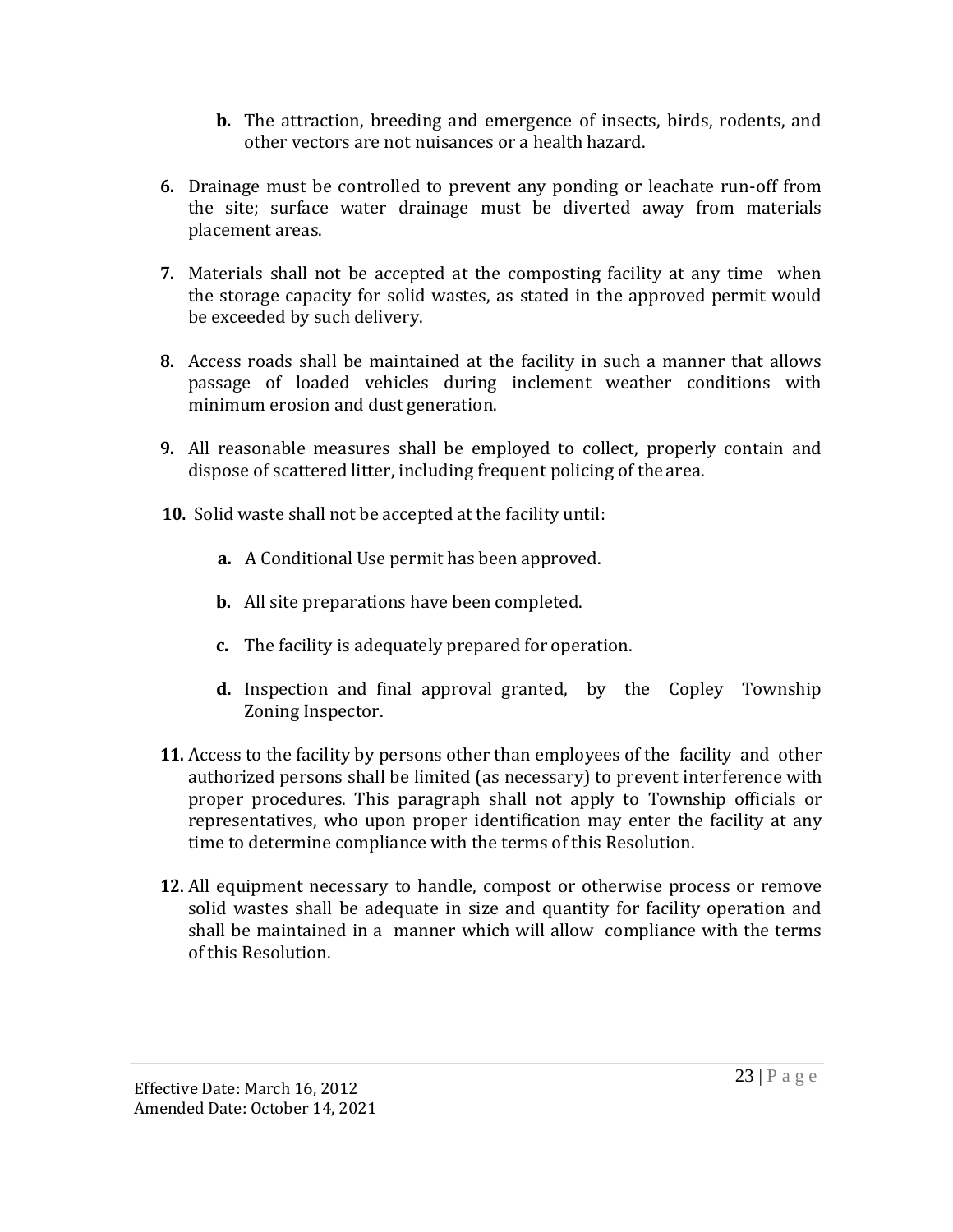- **13.** A contingency plan shall be established, available on-site, and implemented as necessary to address:
	- **a.** Discovery of unauthorized wastes; and
	- **b.** Fire, explosion and spills; and
	- **c.** Equipment failure.
- **14.** For purposes, including but not limited to, removing litter and other solid wastes incorrectly or illegally deposited by persons using the facility, and to monitor compost internal pile temperatures, leachate formation, and ponding of water on the site, the facility may be inspected by the Township Zoning Inspector a minimum of:
	- **a.** Once per day when wastes are received at the facility; and
	- **b.** Once per week during the time period when wastes are not received and waste and/or compost remains on the site.
	- **c.** If other solid wastes are found at the site, they shall be removed and properly disposed as soon as practicable and no later than seven days.
- **15.** An annual report shall be submitted to the Township that identifies the calendar period which the report covers and provides a summary of the facility's operations by month and annual totals including:
	- **a.** Quantity, in tons or cubic yards, of:
		- **i.** Wastes received;
		- **ii.** Materials salvaged from solid wastes or compost;
		- **iii.** Materials salvaged and removed from the facility;
		- **iv.** Compost produced;
		- **v.** Compost removed from the facility;
		- **vi.** Non-compostables removed from the facility.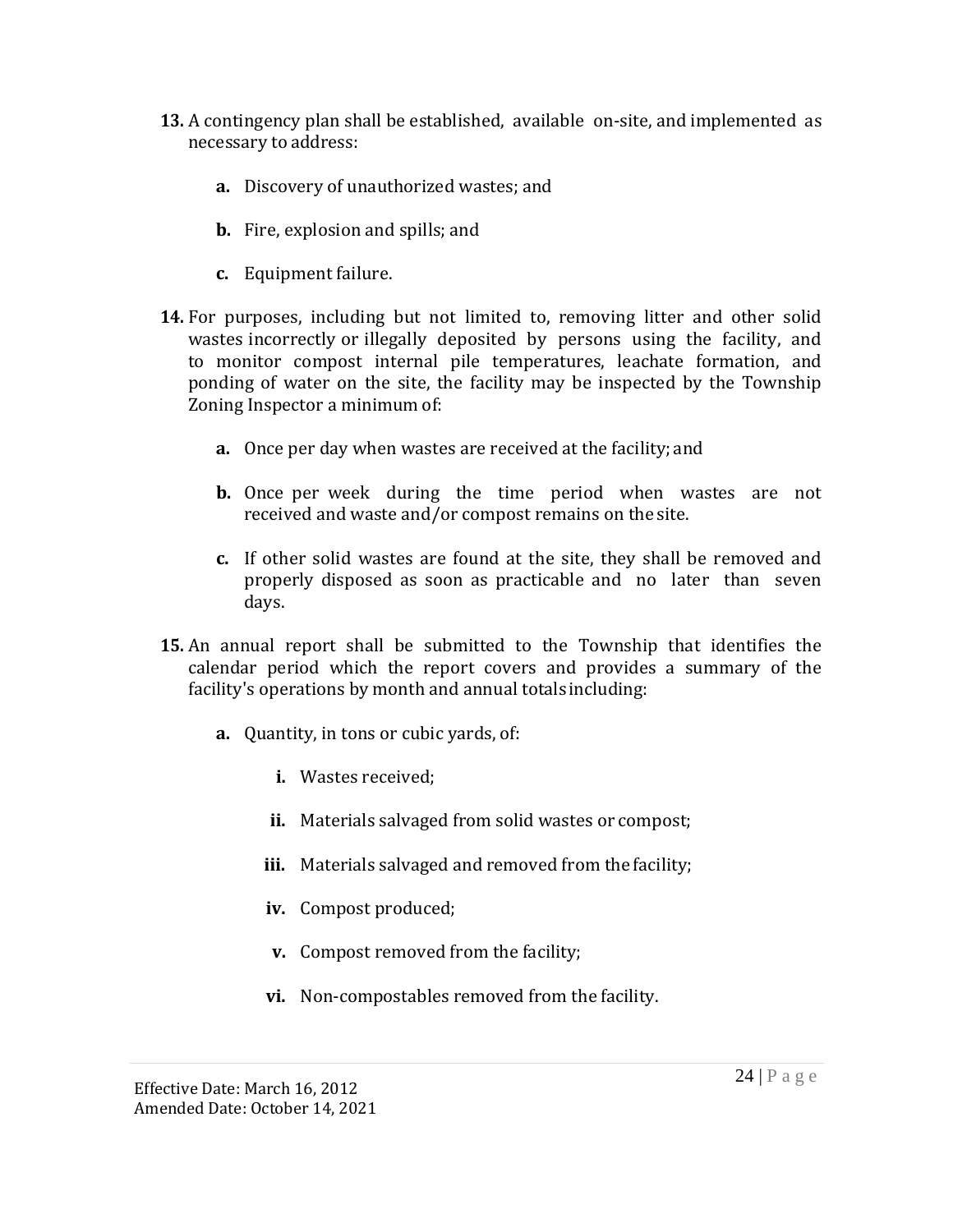- **b.** General origin of the wastes received and the solid waste disposal facilities to which solid wastes, including compost and noncompostables, were taken for disposal.
- **16.** A plot plan view drawing, using a scale of one inch equals no greater than one hundred (100) feet showing the following information inside the facility boundaries and within five hundred (500) feet beyond the facility's boundaries:
	- **a.** The property lines of all land owned or leased for the solid waste composting facility.
	- **b.** All public roads, railroads and occupied structures.
	- **c.** Existing topography showing streams, wetlands, lakes, springs, and other surface waters of the State.
	- **d.** An arrow indicating what direction is North.
	- **e.** Location of the on-site materials placement areas for the following:
		- **i.** Composting.
		- ii. Storage of bulking agents, curing compost, and cured compost.
		- **iii.** All existing domiciles.
		- **iv.** The limits of the regulatory floodway, if the facility is located within the one hundred year flood plain.
		- **v.** All existing public water supply wells, developed springs and/or private potable water supply wells.
- **17.** A notarized statement certifying that the information presented in the application and the plan drawing is true and accurate, and that on the date the application is received by Copley Township the limits of materials placement are:
	- **a.** Not located in a floodway;
	- **b.** At least one hundred (100) feet from any surface waters of the State
	- **c.** At least two hundred (200) feet from a public water supply well, a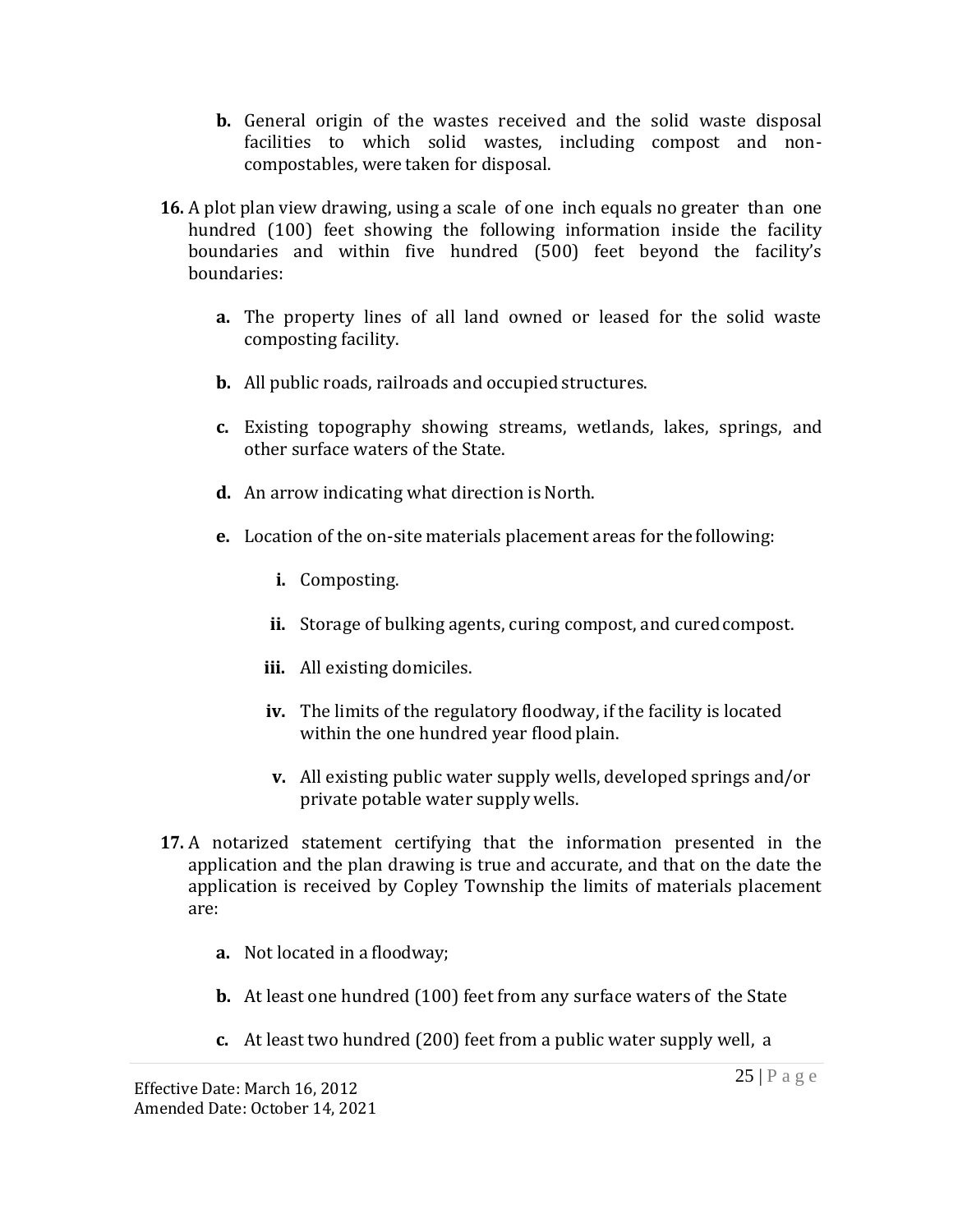developed spring, or a private potable water supply well, unless the water supply well or developed spring is:

- **i.** Controlled by the registrant.
- ii. Constructed to prevent contamination of the ground water.
- **iii.** At least two hundred (200) feet from a domicile, unless the domicile is controlled by the registrant.
- **18.** An application for a Conditional Use permit shall contain:
	- **a.** Three (3) maps drawn to scale, indicating: the location of the proposed facility; number of acres; property lines; location, size and name of all existing structures (such as house, barn, etc.) and all abutting roads.
	- **b.** Three (3) maps showing the topography of each five (5) feet graduation or elevation and all drainage ditches, streams, ponds and swamp areas at time of application, stating whether wet or dry.
	- **c.** A plot plan reviewed and recommended upon by an appropriate State or Federal department concerned with soil science and land conservation: (1) indicating proposed stages and specific places of operation; (2) providing for progressive rehabilitation of the land as described in the standards and conditions herein during operations so that at the termination of operations, the land will be no more detrimental to persons or property than prior to the start of operations; and (3) providing for adequate safety measures to protect the public.
- **19.** After the Board of Zoning Appeals has approved the application, a Conditional Use permit shall be issued subject to the following specific conditions and any other conditions as may be determined by the Board of ZoningAppeals.
	- **a.** All structures and activity areas shall be located at least (50) feet from all property lines.
	- **b.** No materials placed or stored on the site may exceed a height of sixty (60) feet from natural grade.
	- **c.** No lighting shall constitute a nuisance and shall in no way impair safe movement of traffic on any street or highway; no lighting shall shine directly on adjacent properties.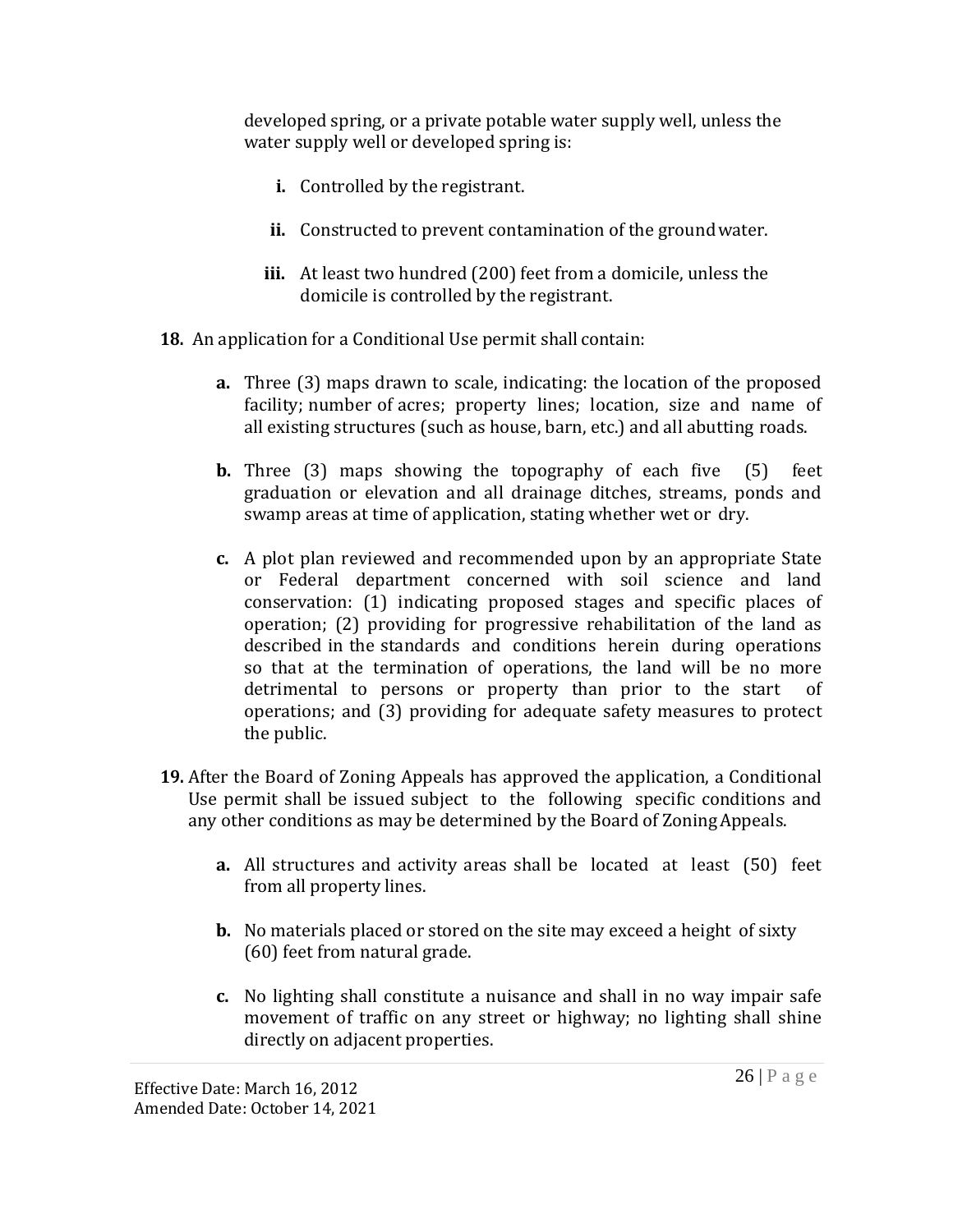- **d.** Site locations shall be required that offer natural or man-made barriers that would lessen the effect of intrusion into a residential area.
- **e.** Such uses shall be properly landscaped to be harmonious with surrounding residential uses.
- **f.** A distance of no less than two hundred (200) feet must be maintained at all times from the nearest edge of the operating site to any residence existing at the start of operation. The front yard and rear yard shall have a depth of no less than one hundred (100) feet to the nearest edge of operations.
- **g.** The Conditional Use permit shall pertain to a specific site and acreage as covered by the performance guarantees and shall not be construed as the basis for expansion of an operation into other areas, whether adjacent or removed, not covered by the guarantees. Expansion shall require a new or renewed Conditional Use permit.
- **h.** A plan showing provisions for control of erosion and sedimentation during and after the development, construction, extraction, or other use of the site shall be prepared. Such plan shall show proposals for restoration, rehabilitation and reclamation where necessary and shall be accompanied by documentation on said plan by the Summit County Soil and Water Conservation District, the Division of Land and Soil of the Department of Natural Resources, or other competent agency or soils scientist.
- **i.** Any temporary structures shall be indicated as such on site plans submitted to the Board of Zoning Appeals for approval. Such structures shall not be continued as permanent structures. The period of continuance shall be for the duration of the Conditional Use Permit.
- **j.** Such uses should be located on a major thoroughfare, adjacent to nonresidential uses such as commerce, industry, or recreation, or adjacent to sparsely settled residential uses.
- **k.** Truck parking areas, maneuvering lanes, and accessways to public streets shall be designed to cause no interference with the safe and convenient movement of automobile and pedestrian traffic on and adjacent to the site and shall be built and paved or treated to prevent the creation of dust and drainageproblems.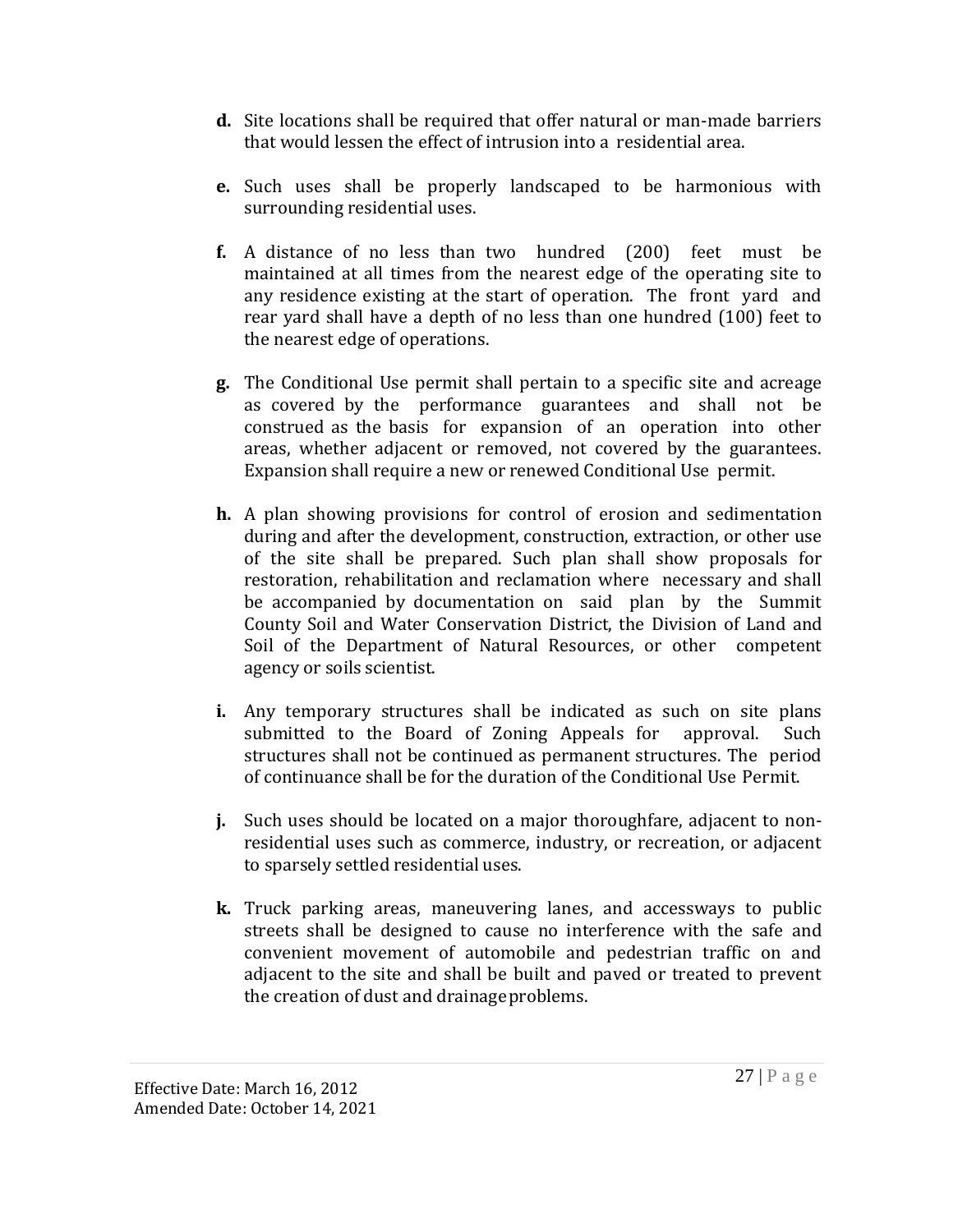- **l.** A minimum area of three (3) acres shall be required for a use proposed under these regulations.
- **m.** All activities shall be adequately and properly supervised so as to prevent any hazard, and to assure against any disturbance or nuisance to surrounding properties, residents or the community in general.
- **20.** The final closure of a Solid Waste Composting facility shall be mandatory if:
	- **a.** The permittee or registrant declares that the facility will no longer accept waste; or,
	- **b.** A solid waste facility conditional use permit held by the composting facility expires, and no further conditional use permit has been applied for; or
	- **c.** A solid waste facility conditional use permit held by the composting facility has expired, a further conditional use permit has been applied for and denied, and all remedies for such denial have either been exhausted or waived by failure to pursue such remedies in a timely manner.
- **21.** All solid wastes, including curing compost and cured compost, and bulking agents shall be removed from the composting facility within one hundred eighty (180) days after the date when the facility ceased to accept solid wastes, unless an alternate time period is deemed acceptable to the Township. In addition, not later than thirty (30) days after solid wastes have been removed from a composting facility, all waste handling facilities, equipment and areas on the premises shall be thoroughly cleaned, in accordance with the following requirements:
	- **a.** All containers, equipment, machines, floors and composting facility surfaces that were in contact with solid wastes or compost at any time during the operation of the composting facility and that are not to be removed during the final cleaning, shall be washed or otherwise subjected to procedures that substantially reduce or eliminate any remaining constituents or contaminants derived from contact with solid wastes and/or compost. This paragraph does not apply to composting or curing surfaces composed of soil, gravel, slag or other permeable material; and
	- **b.** Leachate remaining on the site shall be removed and disposed in accordance with all applicable laws and regulations.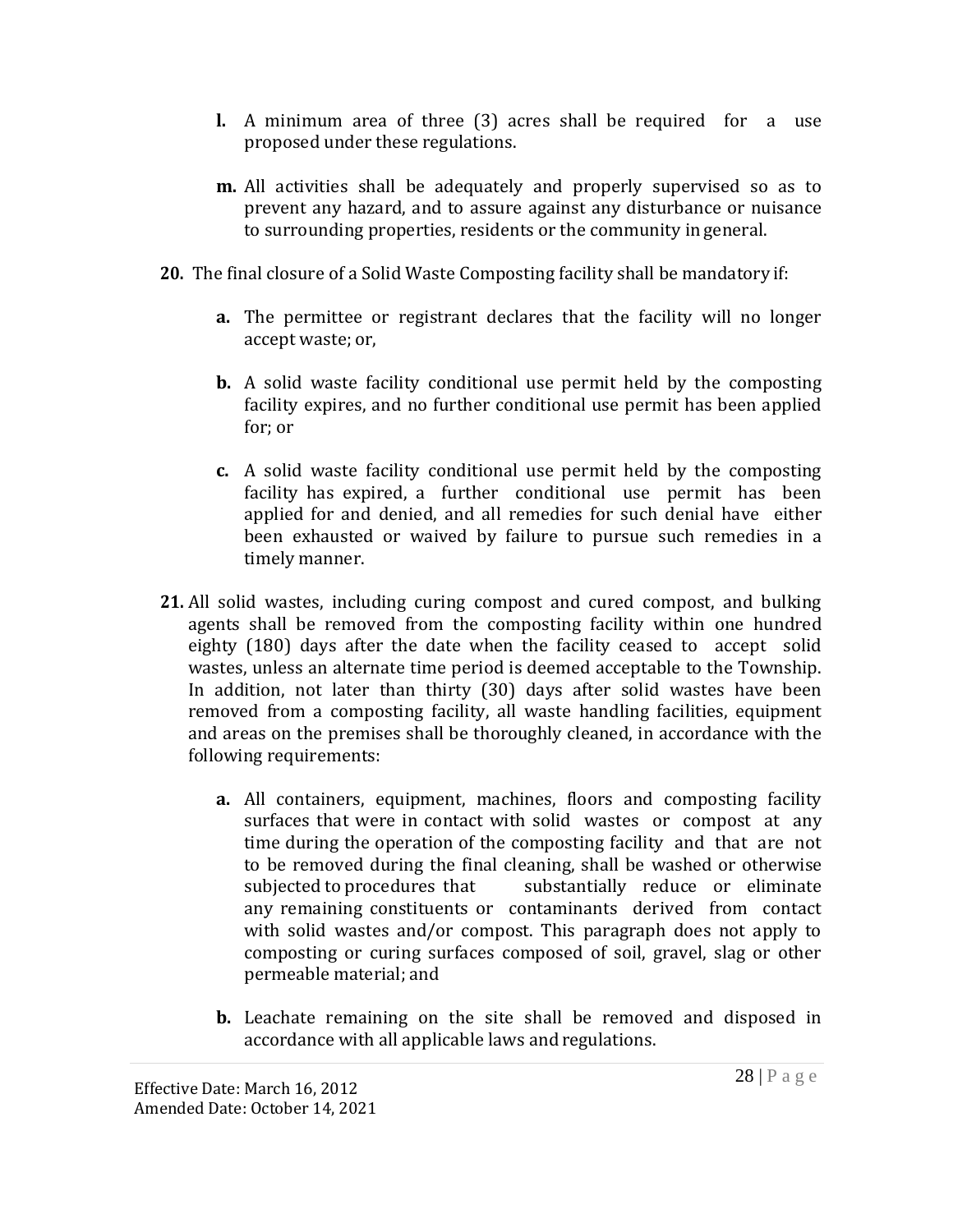# **V. TheatreandOtherAssemblyUses (C-GR)**

All structures and activity areas shall be located at least fifty (50) feet from all property lines.

## **W. Truck servicing (C-HS, I)**

- **1.** Two-way loudspeakers which cause a hazard or annoyance shall not be permitted.
- **2.** Site locations shall be required that offer natural or man-made barriers that would lessen the effect of intrusion into a residential area.
- **3.** Truck parking areas, maneuvering lanes, and accessways to public streets shall be designed to cause no interference with the safe and convenient movement of automobile and pedestrian traffic on and adjacent to the site and shall be built and paved or treated to prevent the creation of dust and drainage problems.

#### **X. Two-Family Dwellings(R-MD)**

- **1.** The dwelling shall be served by central sanitary sewer andwater.
- **2.** The driveways and parking areas serving the dwelling shall be hard surfaced.

# **Y. WindTurbines (AllDistricts)**

- **1.** Freestanding, single, mono-pole wind turbines are considered to be Conditional Uses in all zoning districts as primary or accessory structures. Single, mono-pole wind turbines are subject to compliance with all requirements established in this Section as well as all county, state & federal agency requirements. As Conditional Uses, freestanding wind turbines shall be reviewed and approved through the Board of Zoning Appeals (BZA) and assessed fees in accordance with the applicable fee schedule.
- **2.** Prior to installation of a freestanding wind turbine, the property owner is responsible for making application for a Conditional Use Permit through the Copley Township Zoning Inspector. The Zoning Inspector will provide a minimum ten (10) day advance notification to contiguous property owners and property owners within a two- hundred (200) ft radius of the project site via regular US mail with specific information about the proposed project and the BZA meeting, date and time, when the project will be reviewed; and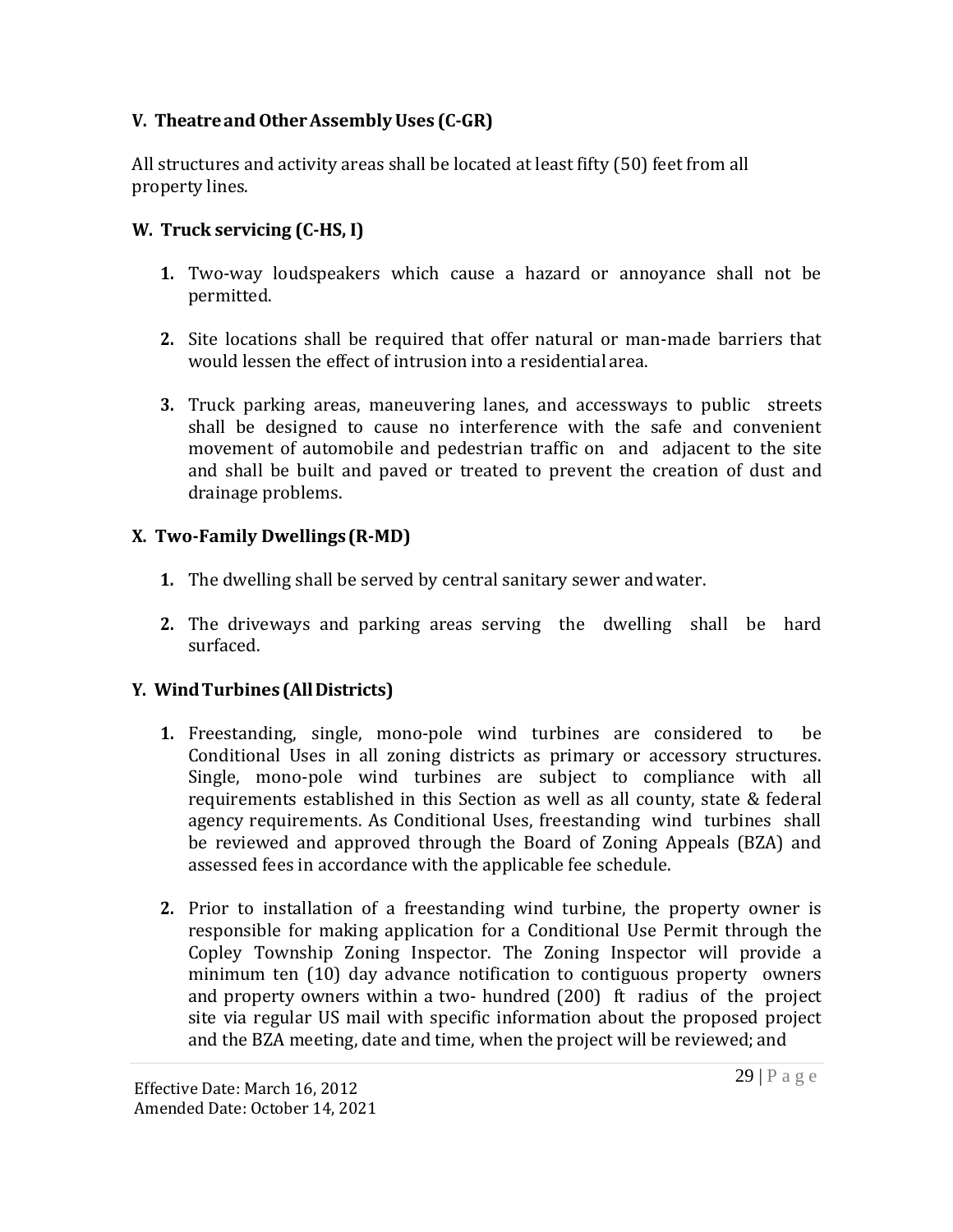also publish the notification in a newspaper of general publication in the Township with the same advance notice period.

- **3.** Application submittals shall include a site plan, a line drawing identifying the electrical components of the system, detailed specifications for the wind turbine to be installed, a property entry agreement providing access by Township personnel to the site in the event that decommissioning is required, and evidence that the applicant has communicated with Ohio Edison, First Energy, or another electric utility where appropriate, regarding proposed interconnection to the utility grid.
- **4.** Site plans for wind turbine projects shall be drawn to scale and clearly detail the following:
	- **a.** Information about the proposed site, including all parcels, property lines, dimensions of the site, acreage, parcel number(s), current zoning designation and use.
	- **b.** Indicate the location and dimensions of existing structures on the site, noting which are habitable; indicate habitable structures on adjoining property not owned by the applicant within one hundred (100) feet of the property lines in all directions.
	- **c.** Free-standing turbines: Indicate the exact location and height of the proposed wind turbine, setbacks from the wind turbine to all property lines on the site and to all habitable structures within one hundred  $(100)$  ft.
	- **d.** Location of all above-ground utility lines, free-standing antennas, public & private streets, gas & oil storage and pumping facilities within the setback radius.
	- **e.** Indicate the property owner, mailing address, physical address of the project.
	- **f.** Wind Turbine: Include the make, model, picture/diagram showing the height to the hub and to the top of the blade when extended to the highest point, a cutaway view illustrating the foundation, manufacturer's specifications, and decibel level.
	- **g.** Photographs of the turbine location, taken from the property line and/or setback locations.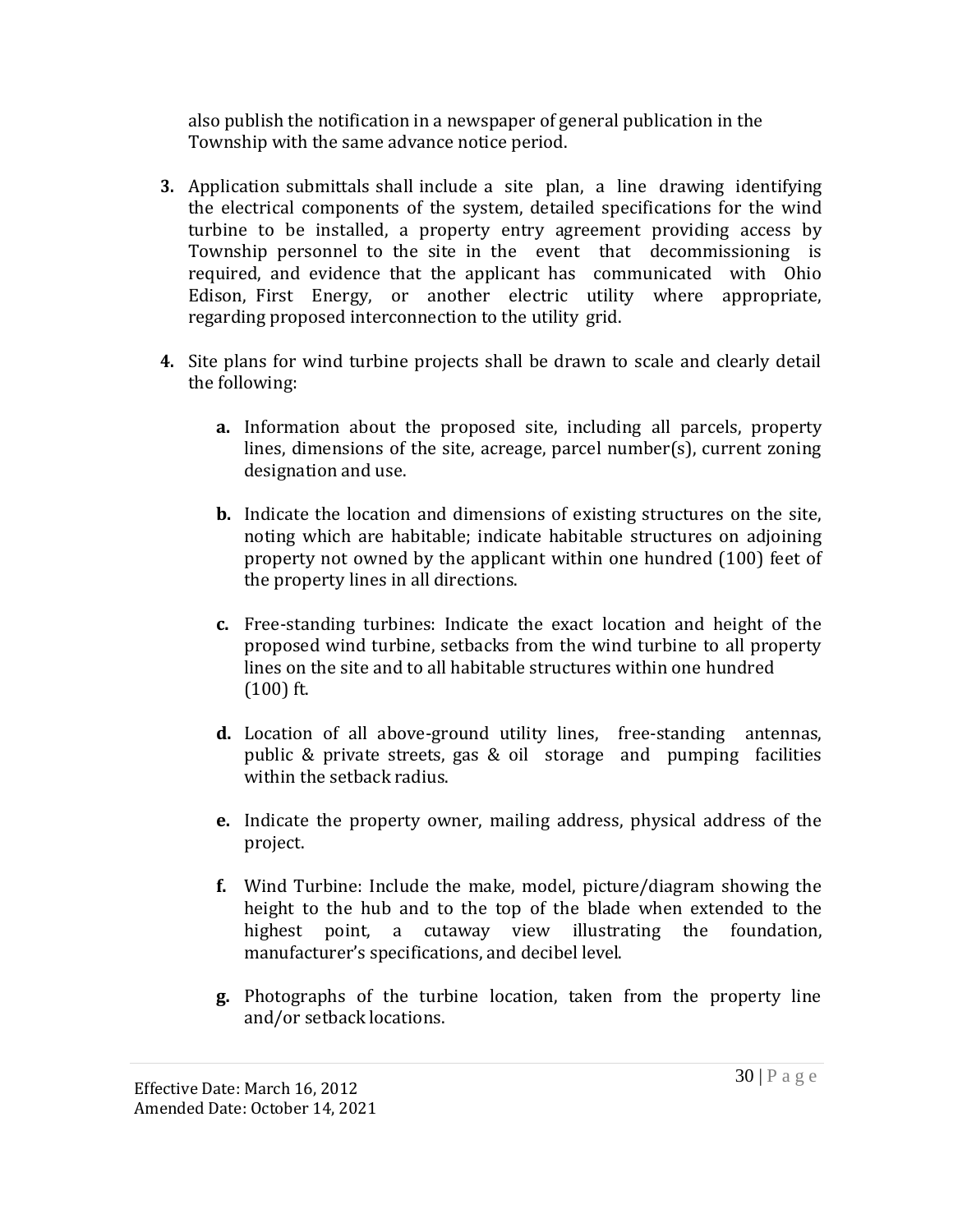- **5.** A freestanding wind turbine may be located in the side or rear yard on lots that exceed one (1) acre in area, subject to all setback restrictions. The turbine may be located in a front yard in specific applications, where the home is situated further from the street than current code permits, double tower height setbacks can be met in all directions, and the BZA approves the location based upon a finding that locating the turbine in the front yard will result in no greater negative effects on neighboring properties than would occur if the turbine were located in the side or rear yard. During the location design phase, prior to installation, the property owner shall anticipate possible shadow flicker on neighboring properties, and make reasonable efforts to reduce or remove the impact to occupiedstructures.
- **6.** A freestanding wind turbine shall not be installed on an artificially established mound or base, with the effect of siting the system higher than natural grade settings.
	- **a.** In all Residential zoning districts, freestanding wind turbines shall not exceed 55 feet in height, or as approved by the BZA, and subject to required setbacks.
	- **b.** In C-O/R Commercial and Industrial Districts, freestanding wind turbines shall not exceed one hundred twenty (120) feet in height, or as approved by the BZA, and subject to required setbacks.
	- **c.** All moving parts, components, and blades of freestanding wind turbines shall be at least 15 feet above the ground and at least fifteen (15) feet above any open-air building features intended for human occupancy, such as balconies or roof gardens that are located directly below the wind turbine.
- **7.** A freestanding wind turbine shall be subject to a setback requirement to create a fall zone. The required minimum setback is equal to the height of the freestanding wind turbine plus ten (10) feet, measured from the base of the tower to property lines and habitable buildings contiguous to the site. The entire fall zone must be free of overhead transmission lines, public or private streets, above-ground gas or oil storage or pumping facilities, habitable buildings. For lots where property lines extend to the center of a road, the setback shall be measured to the road right-of-way or road easement.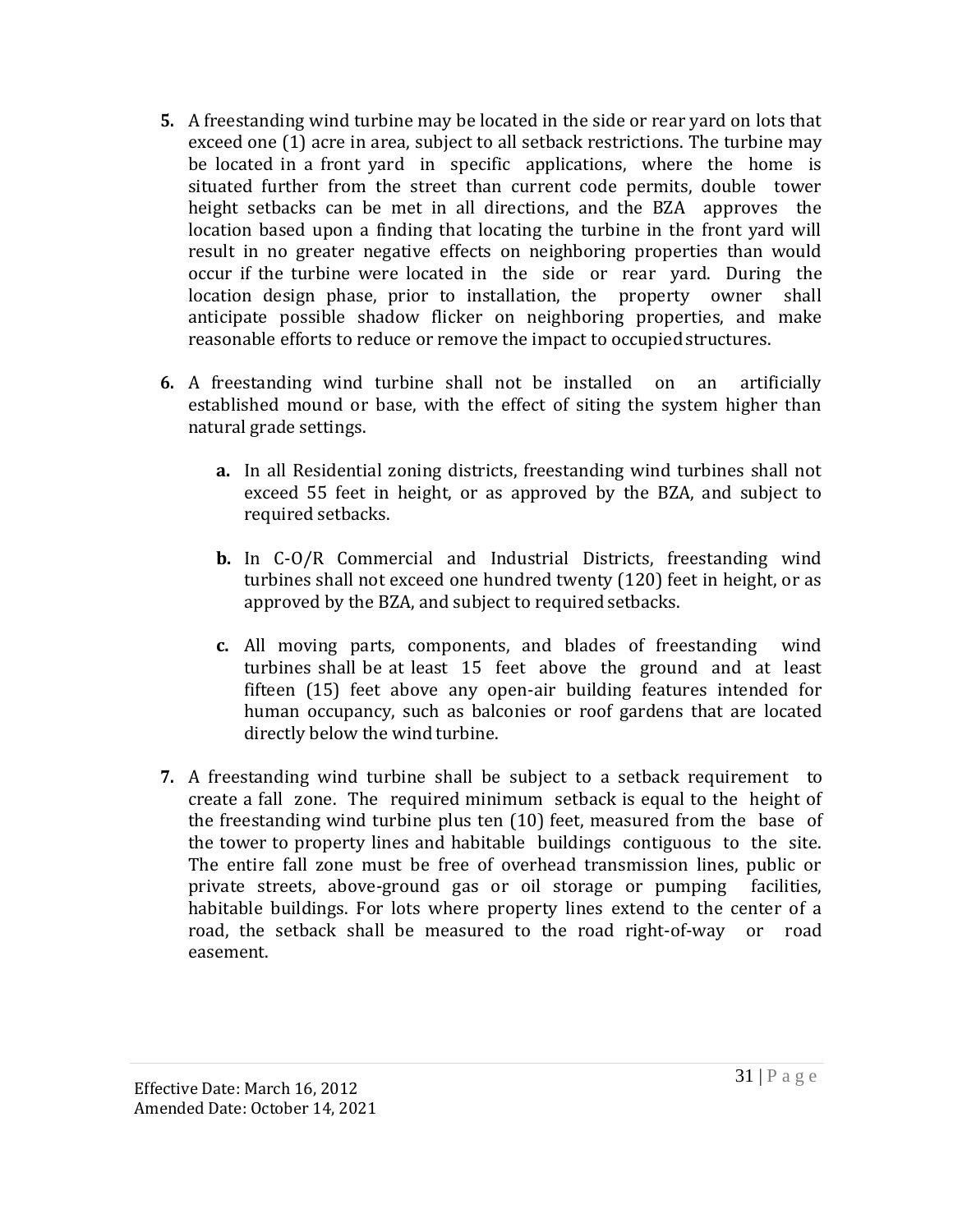- **8.** Freestanding wind turbines must remain in compliance with the following operational standards:
	- **a.** An acceptable wind turbine sound pressure level will not exceed twenty (20) decibels above the normal sound level measured at the property line. This level, however, may be exceeded during shortterm events, such as times of excessive wind speeds or during power outages. A normal sound pressure level shall be measured at the property line with the wind turbine turned off; a second measurement shall be made with the turbine turned on.
	- **b.** Each wind turbine system must be equipped with both manual and automatic controls to limit the rotational speed of the blade to correspond with the design limits of the rotor.
	- **c.** Tower-climbing apparatus for freestanding wind turbines shall be located no closer than fifteen (15) feet from the ground; or have a locked anti-climb device installed on the tower; or the tower shall be completely enclosed by a locked, protective six (6) foot tall fence.
	- **d.** Wind turbines shall not be artificially lighted, except to the extent that may be required by the Federal Aviation Administration or other applicable authority that regulates air safety.
	- **e.** Transmission and power lines shall be placed underground.
	- **f.** Wind turbines and components shall be painted or finished with a nonreflective, unobtrusive color that blends into the surrounding landscape to the greatest extent possible.
	- **g.** Signage identifying the manufacturer, owner, and emergency contacts shall be posted on the turbine no higher than five (5) feet from ground level. Signage shall not exceed one (1) sq ft; a sign permit is not required.
- **9.** A building-mounted wind turbine may be installed on a primary structure located on any size parcel and is not subject to review and approval of the BZA. The wind turbine must be in compliance with applicable height restrictions and may not extend more than 10 feet above the peak of the highest roof level.
- **10.** Wind turbines supported by guy wires are not permitted.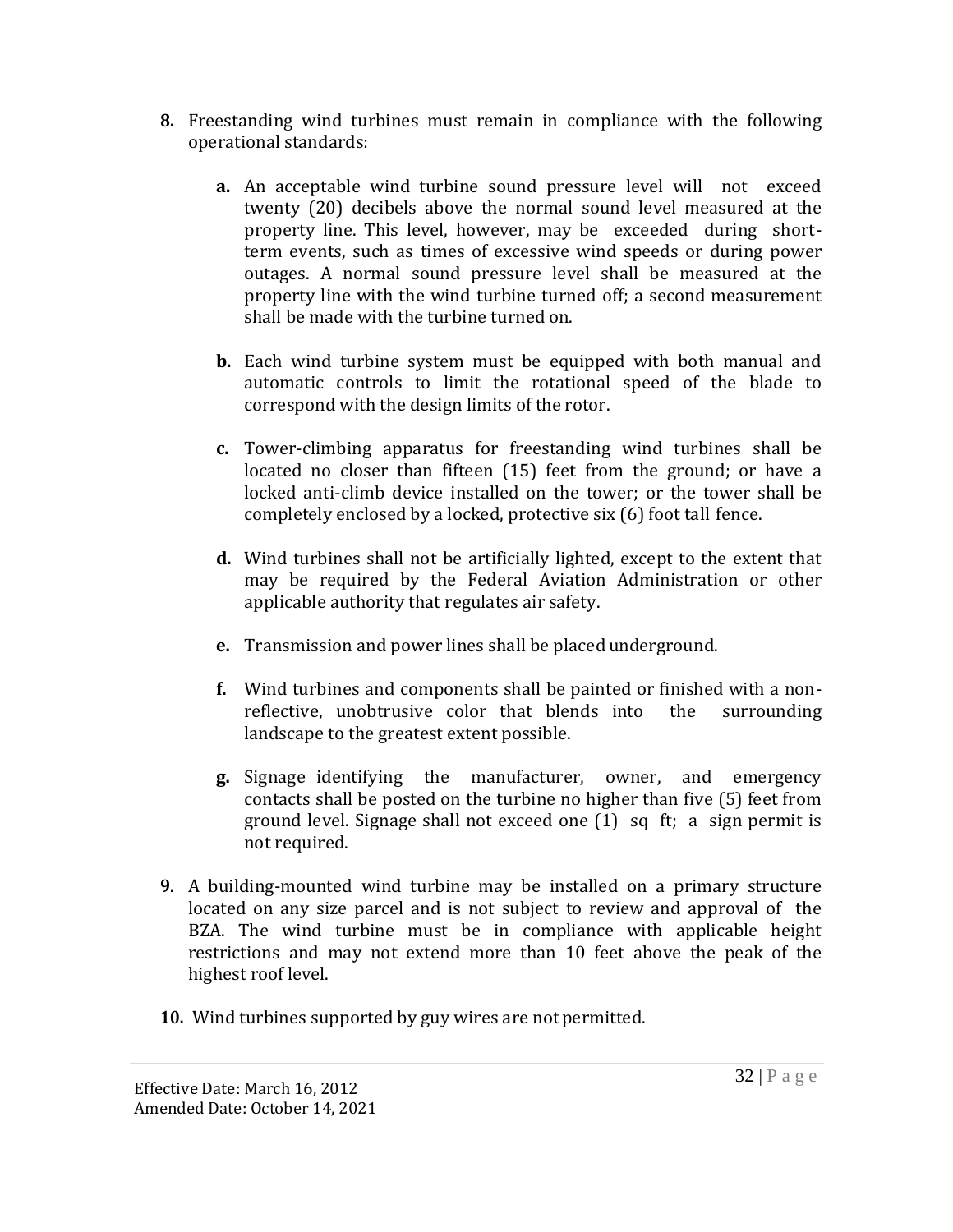- **11.** After obtaining BZA approval, the property owner is responsible for ensuring that all required permits are obtained prior to initiation of construction, including Summit County Building and any other permits deemed necessary.
- **12.** Prior to making any modifications to an existing wind turbine under a Conditional Use Permit that may materially alter the size and/or type of equipment, the applicant is responsible for contacting the Zoning Inspector for alteration review. Like-kind replacements shall not require an additional review or permit.
- **13.** The property owner is responsible for ensuring that the wind turbine operates as designed and in compliance with the guidelines established in this Section. If a wind turbine system ceases to perform as originally intended for more than twelve (12) consecutive months, the property owner is responsible for repairing or totally removing all parts of the system no later than ninety (90) days after the end of the twelve-month period.
	- **a.** A wind turbine that is out-of-service for a continuous twelve (12) month period will be deemed to have been abandoned. The Zoning Inspector may issue a Notice of Abandonment to the owner of a wind turbine that is deemed to have been abandoned. The owner shall have the right to respond to the Notice of Abandonment within thirty (30) days from Notice receipt date. The Zoning Inspector shall withdraw the Notice of Abandonment and notify the owner that the Notice has been withdrawn if the owner provides information that demonstrates the wind turbine has not been abandoned.
	- **b.** If the wind turbine is determined to be abandoned, the owner of a wind turbine shall remove the tower and all components completely at the owner's sole expense within three (3) months of receipt of Notice of Abandonment. If the owner fails to remove said tower and components from the site, the Zoning Inspector may pursue legal action to have the tower and all components removed at the owner's expense.
	- **c.** The owner is responsible for all costs and expenses incurred in connection with the securing, removal, and disposal of the system. Upon failure to pay invoices for such costs and expenses within thirty (30) days of invoicing by the Township, any unpaid costs will be placed as a lien to be collected as part of real estate taxes. The assessment of such costs shall be effective even if the property would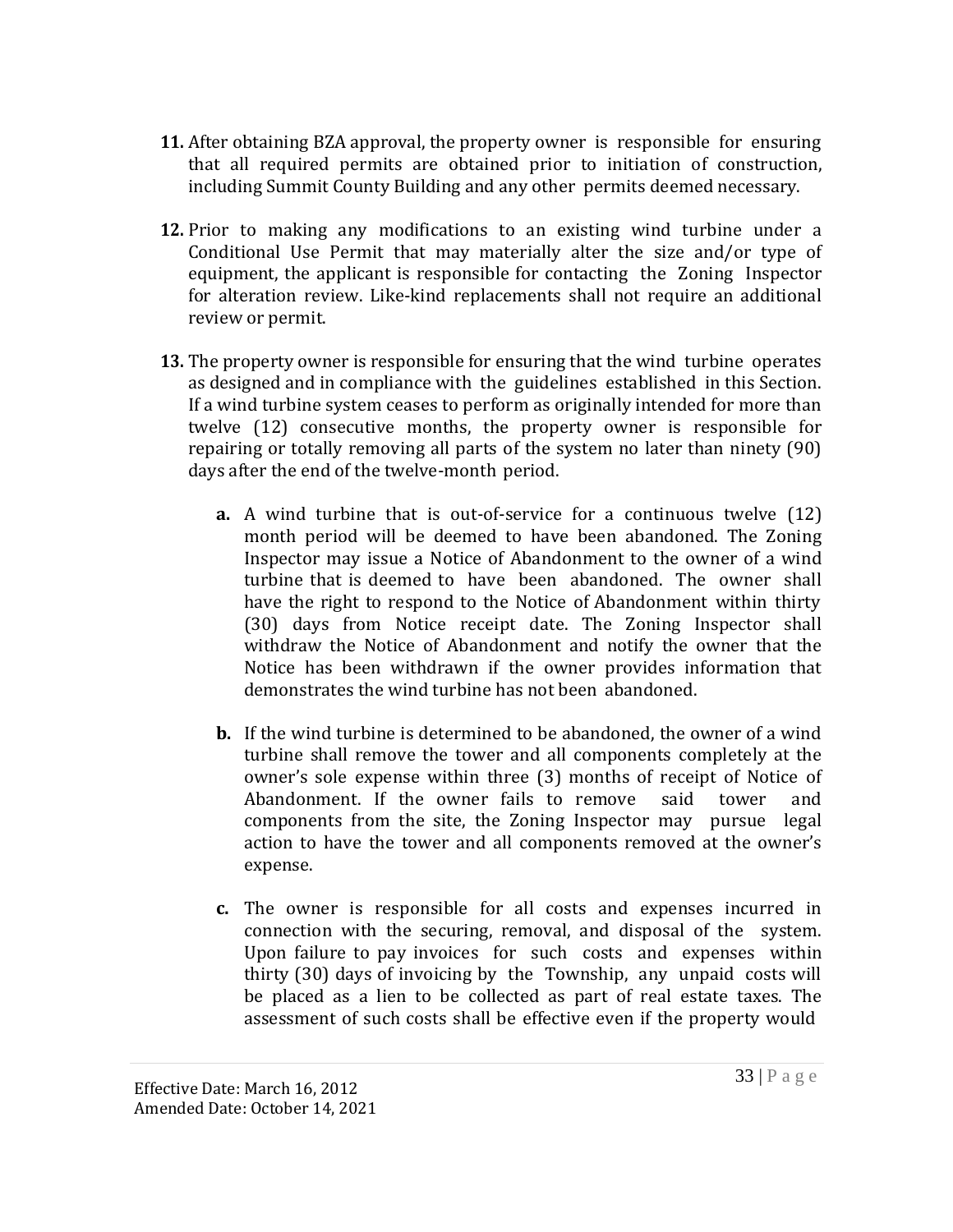otherwise be exempt from real estate taxation.

- **14.** Energy systems proposed to be connected to the power grid through net metering shall adhere to Ohio Revised Code Section 4298.67.
- **15.** The construction of an anemometer tower for the purpose of collecting data to develop a wind energy system shall require a building permit conforming to the applicable sections of the State of Ohio Building Code and shall be permitted for a period not to exceed eighteen (18) months.

## **Z. Governmental Facilities (R-LD,R-MD,R-HD,O-C)**

- **1.** All structures and activity areas shall be located at least fifty (50) feet from all property lines.
- **2.** No lighting shall constitute a nuisance and shall in no way impair safe movement of traffic on any street or highway; no lighting shall shine directly on adjacent properties.

# **AA. Event Centers (R-LD, R-MD, O-C)**

- **1.** An event center shall be located on a property consisting of a minimum ten (10) acres and a current CAUV (Current Agricultural Use Value) designation is required for the duration of the event centers use.
- **2.** All event centers must obtain Architectural Review Board (ARB) approval as well as meet the satisfaction of the Board of Zoning Appeals, Copley Fire Department and all applicable regulatory agencies.
- **3.** An event center must obtain health approval from the Health Department, Department of Sanitary Services or the Ohio EPA for waste water treatment.

#### **4. Parking**

An event center shall provide parking at a ratio of one parking space for each two and one-half guests allowed on-site and one parking space for each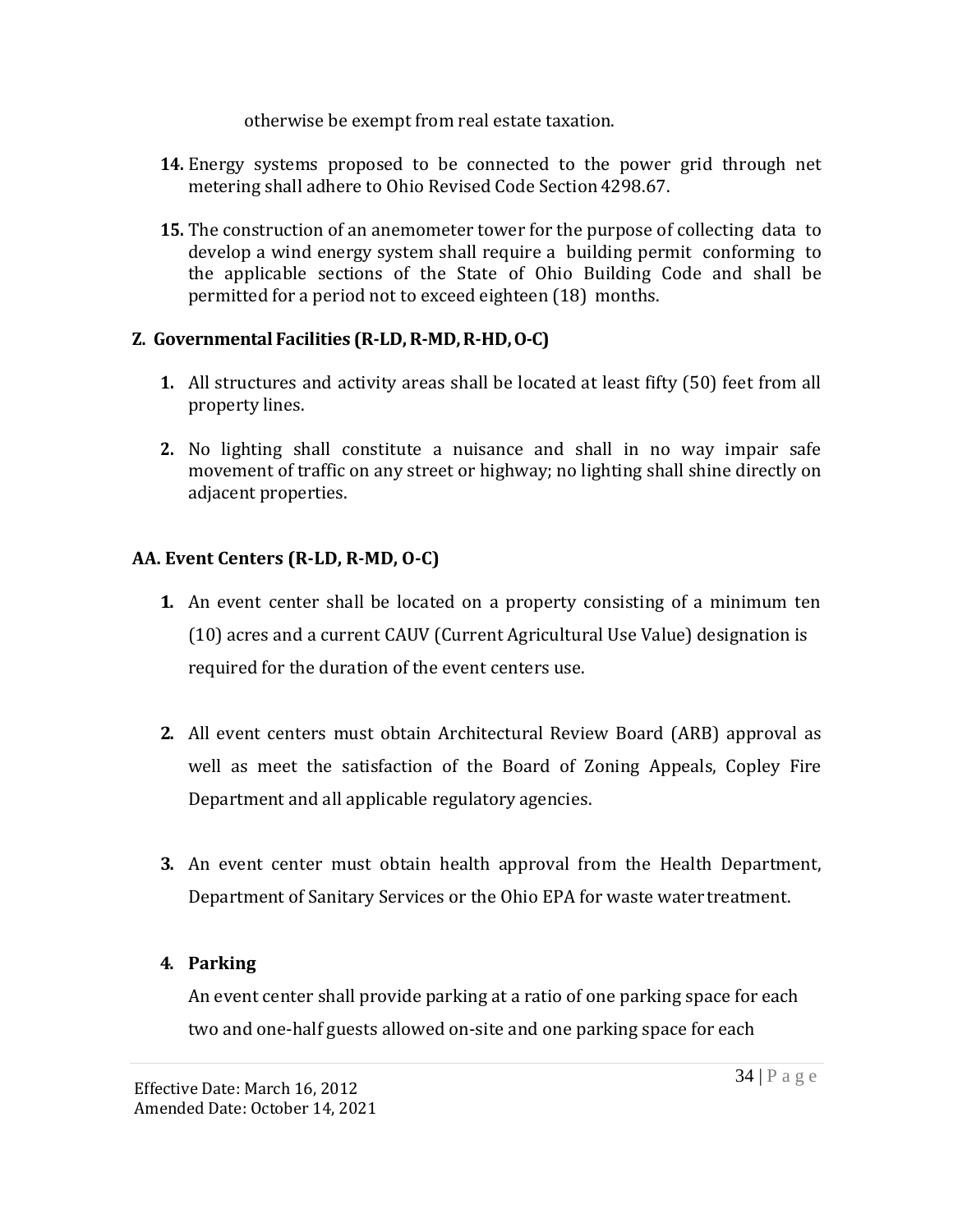permanent employee. No off-site parking is permitted unless approved in the conditional use permit and through the Board of Zoning Appeals. To encourage the reduction of storm water, Event Centers may utilize permeable parking surfaces with Township approval.

### **5. Access Standards**

An event center shall have an access road(s) which comply with county, state and/or local fire standards which provide adequate ingress and egress and ensure public safety.

- **a.** Direct access to a publicly-maintained roadway is required.
- **b.** A driveway permit from the responsible public agency is required to address ingress, egress and sight-distance requirements for the driveway connection to a public roadway.
- **c.** Additional traffic impact studies for an event center may be required.

# **3. Minimum Acreage and Event Size**

**a.** An event center shall be located on a property consisting of a minimum ten

(10) acres and a current CAUV (Current Agricultural Use Value)

designation is required for the duration of the event centers use.

- **b.** A small event center shall have a minimum parcel size of ten (10) acres. Small event centers shall be allowed less than one-hundred (100) guests.
- **c.** An intermediate event center shall have a minimum parcel size of twenty (20) acres. Intermediate event centers shall be allowed less than twohundred (200) guests.
- **d.** A large event center shall have a minimum parcel size of forty (40) acres. Large event centers shall be allowed less than three-hundred (300) guests.

# **4. Setbacks.**

An event center shall be located (with the exception of parking) a minimum of two hundred (200) feet from the exterior property lines. Parking shall not be allowed within fifty (50) feet from the exterior property lines.